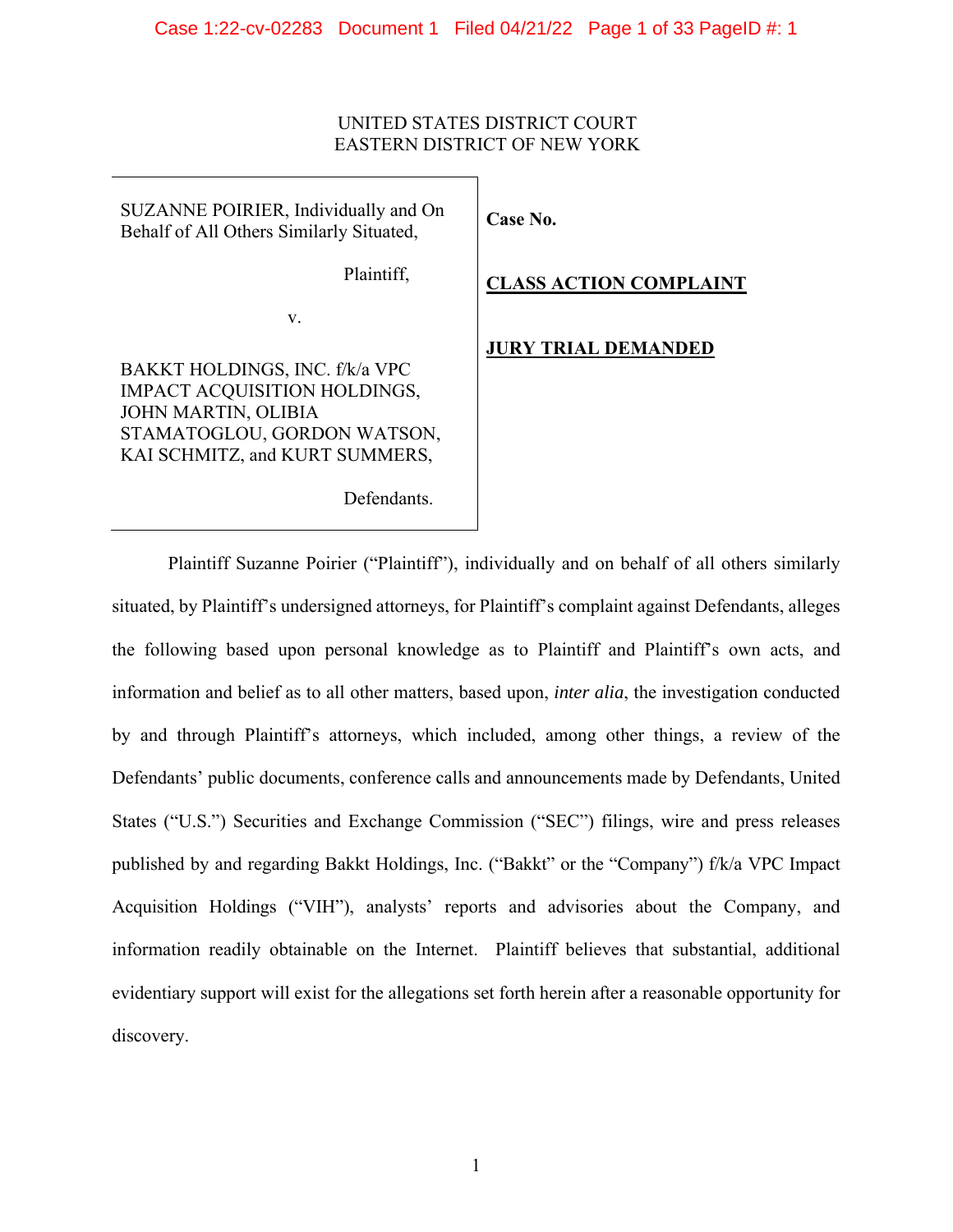#### **NATURE OF THE ACTION**

1. This is a federal securities class action on behalf of a class consisting of all persons and entities other than Defendants that purchased or otherwise acquired: (a) Bakkt securities between March 31, 2021 and November 19, 2021, both dates inclusive (the "Class Period"); and/or (b) Bakkt Class A common stock pursuant and/or traceable to the Offering Documents (defined below) issued in connection with the business combination between the Company and Bakkt Holdings, LLC ("Legacy Bakkt") completed on or about October 15, 2021 (the "Business Combination"). Plaintiff pursues claims against the Defendants under the Securities Act of 1933 (the "Securities Act") and the Securities Exchange Act of 1934 (the "Exchange Act").

2. Bakkt was formerly known as "VPC Impact Acquisition Holdings" and operated as a special purpose acquisition company ("SPAC"), also called a blank-check company, which is a development stage company that has no specific business plan or purpose or has indicated its business plan is to engage in a merger or acquisition with an unidentified company or companies, other entity, or person.

3. On January 11, 2021, the Company and Legacy Bakkt announced entry into a definitive agreement for the Business Combination that would result in Legacy Bakkt becoming a publicly traded company with an enterprise value of approximately \$2.1 billion.

4. On March 31, 2021, the Company filed a registration statement on Form S-4 with the SEC in connection with the Business Combination, which, after several amendments, was declared effective by the SEC on September 17, 2021 (the "Registration Statement"). Also on September 17, 2021, the Company filed a proxy statement and prospectus on Form 424B3 with the SEC in connection with the Business Combination, which formed part of the Registration Statement (the "Proxy" and, together with the Registration Statement, the "Offering Documents").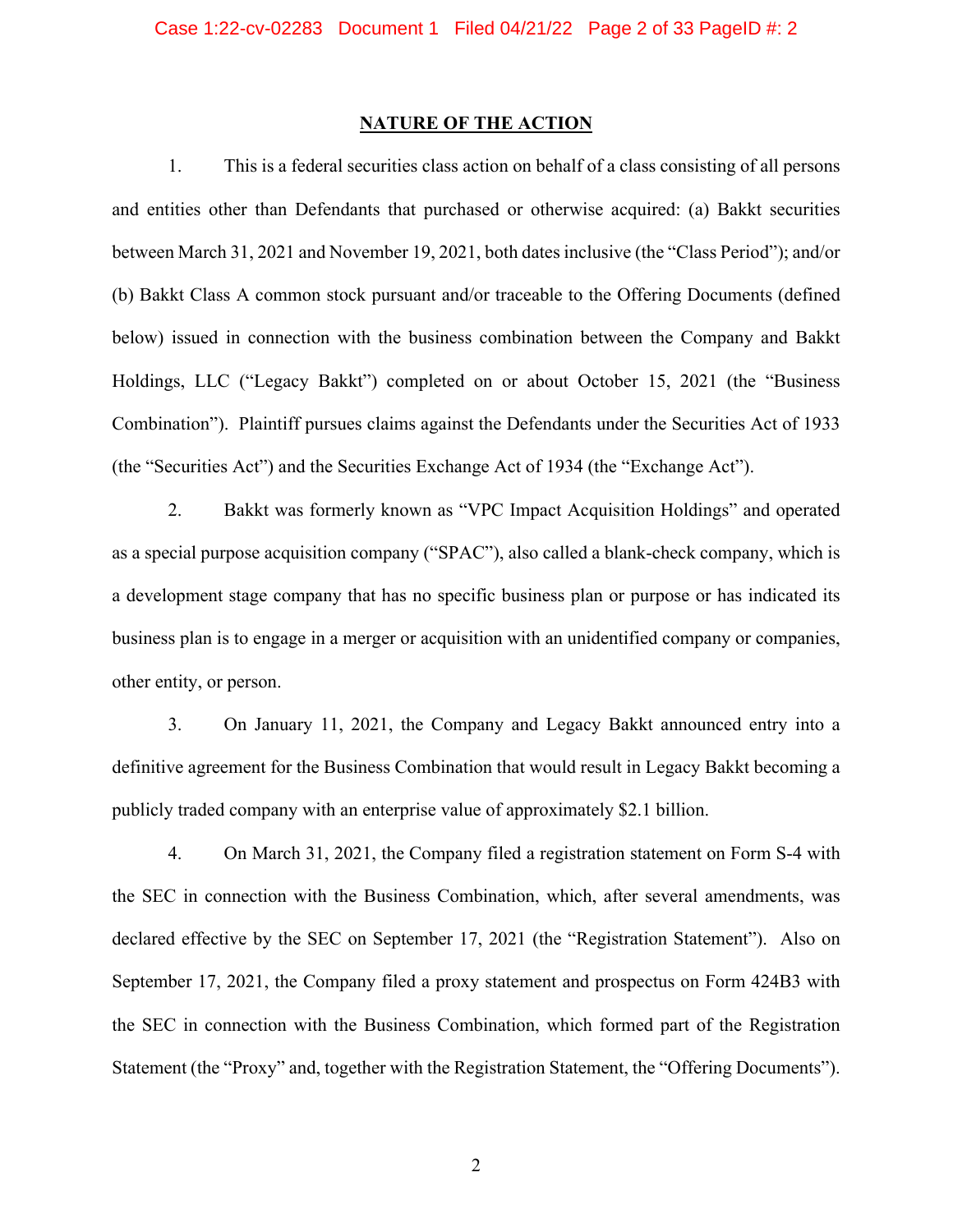# Case 1:22-cv-02283 Document 1 Filed 04/21/22 Page 3 of 33 PageID #: 3

5. On or about October 15, 2021, the Company and Legacy Bakkt completed the Business Combination pursuant to the Offering Documents. Thereafter, the Company changed its name to "Bakkt Holdings, Inc." and began operating a digital asset platform that enables consumers to buy, sell, convert, and spend digital assets.

6. The Offering Documents were negligently prepared and, as a result, contained untrue statements of material fact or omitted to state other facts necessary to make the statements made not misleading and were not prepared in accordance with the rules and regulations governing their preparation. Additionally, throughout the Class Period, Defendants made materially false and misleading statements regarding the Company's business, operations, and compliance policies. Specifically, the Offering Documents and Defendants made false and/or misleading statements and/or failed to disclose that: (i) the Company had defective financial controls; (ii) as a result, there were errors in the Company's financial statements related to the misclassification of certain shares issued prior to the Business Combination; (iii) accordingly, the Company would need to restate certain of its financial statements; (iv) the Company downplayed the true scope and severity of these issues; (v) the Company overstated its remediation of its defective financial controls; and (vi) as a result, the Offering Documents and Defendants' public statements throughout the Class Period were materially false and/or misleading and failed to state information required to be stated therein.

7. On May 17, 2021, Bakkt—then still operating as VIH—notified the SEC of its inability to timely file its quarterly report for the quarter ended March 31, 2021. Specifically, the Company advised that, as a result of a statement issued by the SEC, "the Company reevaluated the accounting treatment of its public warrants and private placement warrants" and "is currently determining the extent of the SEC Statement's impact on its financial statements[.]"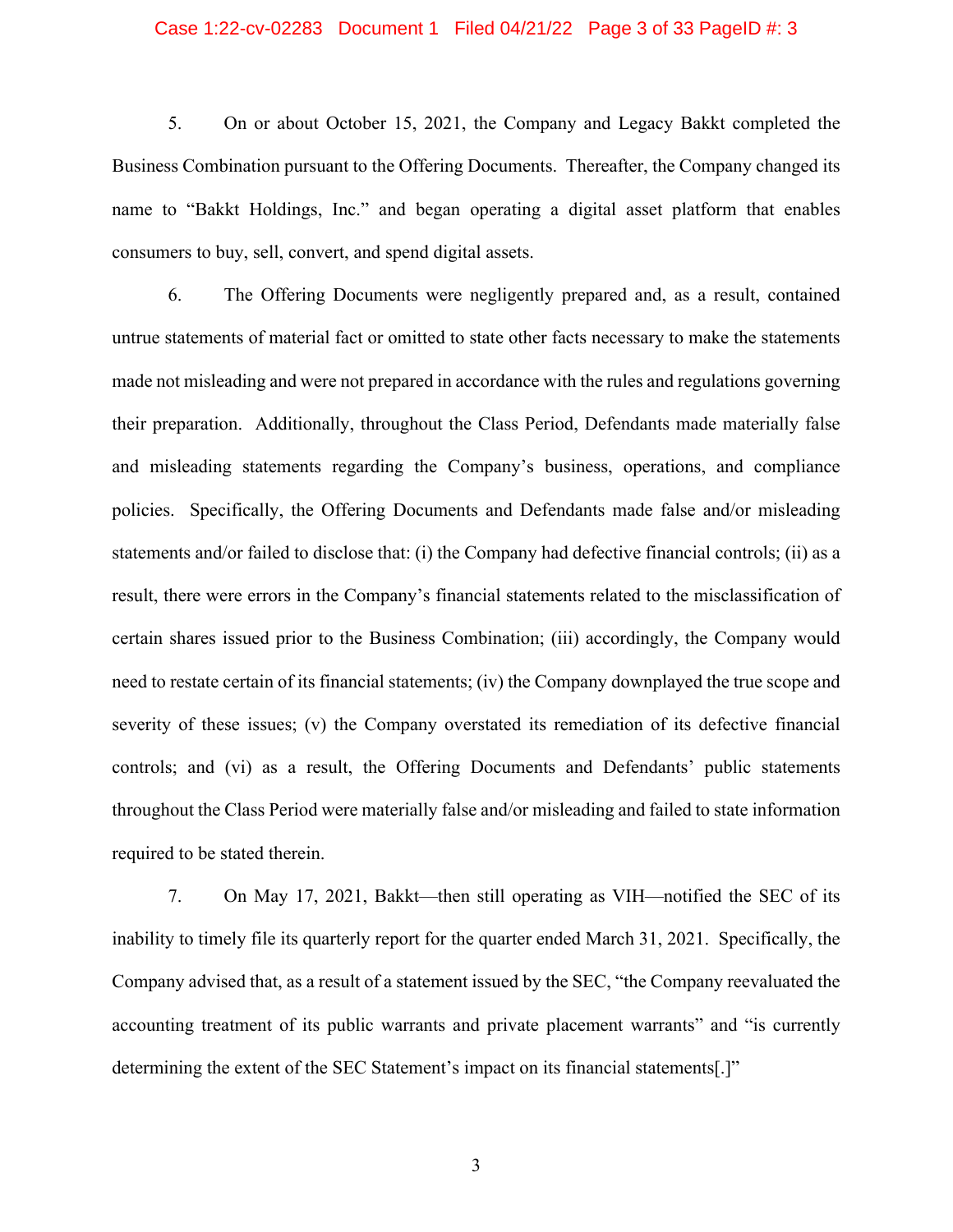## Case 1:22-cv-02283 Document 1 Filed 04/21/22 Page 4 of 33 PageID #: 4

8. On this news, the Company's share price fell \$0.13 per share, or 1.26%, to close at \$10.18 per share on May 18, 2021.

9. Then, on October 13, 2021, the Company disclosed in an SEC filing that it had also previously failed to properly account for the classification of its Class A ordinary shares and "adjust[ed] . . . the initial carrying value of the Class A ordinary shares subject to possible redemption with the offset recorded to additional paid-in capital (to the extent available), accumulated deficit and Class A ordinary shares." Notably, the Company revised its balance sheet as of December 31, 2020, including, among other changes, additional paid-in capital that was reduced from \$9,860,338 to nil, an accumulated deficit that ballooned from \$4,861,190 to \$29,250,419, and total shareholders' *equity* of \$5,000,009 that swung to a total shareholders' *deficit* of \$29,249,901.

10. Following these additional disclosures, the Company's share price fell \$0.47 per share, or 4.73%, to close at \$9.46 per share on October 14, 2021.

11. Finally, on November 22, 2021, Bakkt disclosed in another SEC filing that the Company's management "has re-evaluated . . . the accounting classification of the Class A ordinary shares . . . of [VIH] . . . and has identified errors in the historical financial statements of VIH . . . related to the misclassification . . . of the Class A Ordinary Shares prior to the [Business Combination]." Specifically, the Company found that, as a result of errors in its condensed consolidated financial statements for the year ended December 31, 2020, and the quarterly periods ended March 31, 2021, June 30, 2021 and September 30, 2021, Bakkt should "restate certain of VIH's condensed consolidated financial statements from" those periods.

12. On this news, Bakkt's stock price fell \$2.70 per share, or 13.69%, to close at \$17.02 per share on November 22, 2021.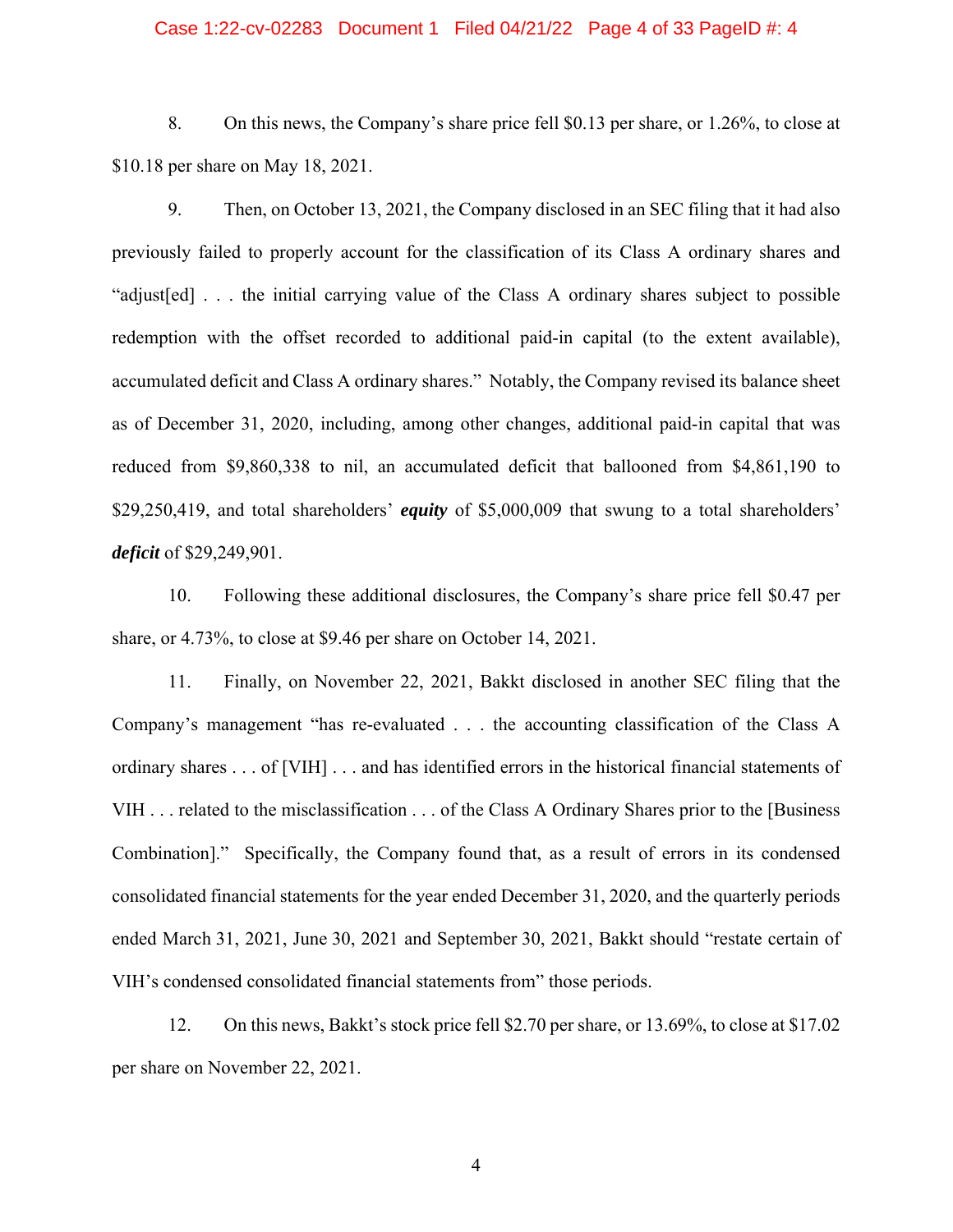#### Case 1:22-cv-02283 Document 1 Filed 04/21/22 Page 5 of 33 PageID #: 5

13. As of the time this Complaint was filed, Bakkt's Class A common stock was trading between \$4 to \$5 per share, and continues to trade below its initial value from the Business Combination, damaging investors.

14. As a result of Defendants' wrongful acts and omissions, and the precipitous decline in the market value of the Company's securities, Plaintiff and other Class members have suffered significant losses and damages.

#### **JURISDICTION AND VENUE**

15. The claims asserted herein arise under and pursuant to Sections 11 and 15 of the Securities Act (15 U.S.C. §§ 77k and 77o), and Sections 10(b) and 20(a) of the Exchange Act (15 U.S.C. §§ 78j(b) and 78t(a)) and Rule 10b-5 promulgated thereunder by the SEC (17 C.F.R. § 240.10b-5).

16. This Court has jurisdiction over the subject matter of this action pursuant to 28 U.S.C. § 1331, Section 22 of the Securities Act (15 U.S.C. § 77v), and Section 27 of the Exchange Act (15 U.S.C. § 78aa).

17. Venue is proper in this Judicial District pursuant to 28 U.S.C. § 1391(b) and Section 27 of the Exchange Act (15 U.S.C. § 78aa(c)) as the alleged misstatements entered and subsequent damages took place in this Judicial District. Pursuant to Bakkt's most recent annual report on Form 10-K, as of March 25, 2022, there were 57,164,488 shares of the Company's Class A common stock issued and outstanding. Bakkt's Class A common stock trades on the New York Stock Exchange ("NYSE"). Accordingly, there are presumably hundreds, if not thousands, of investors in Bakkt's Class A common stock located in the U.S., some of whom undoubtedly reside in this Judicial District.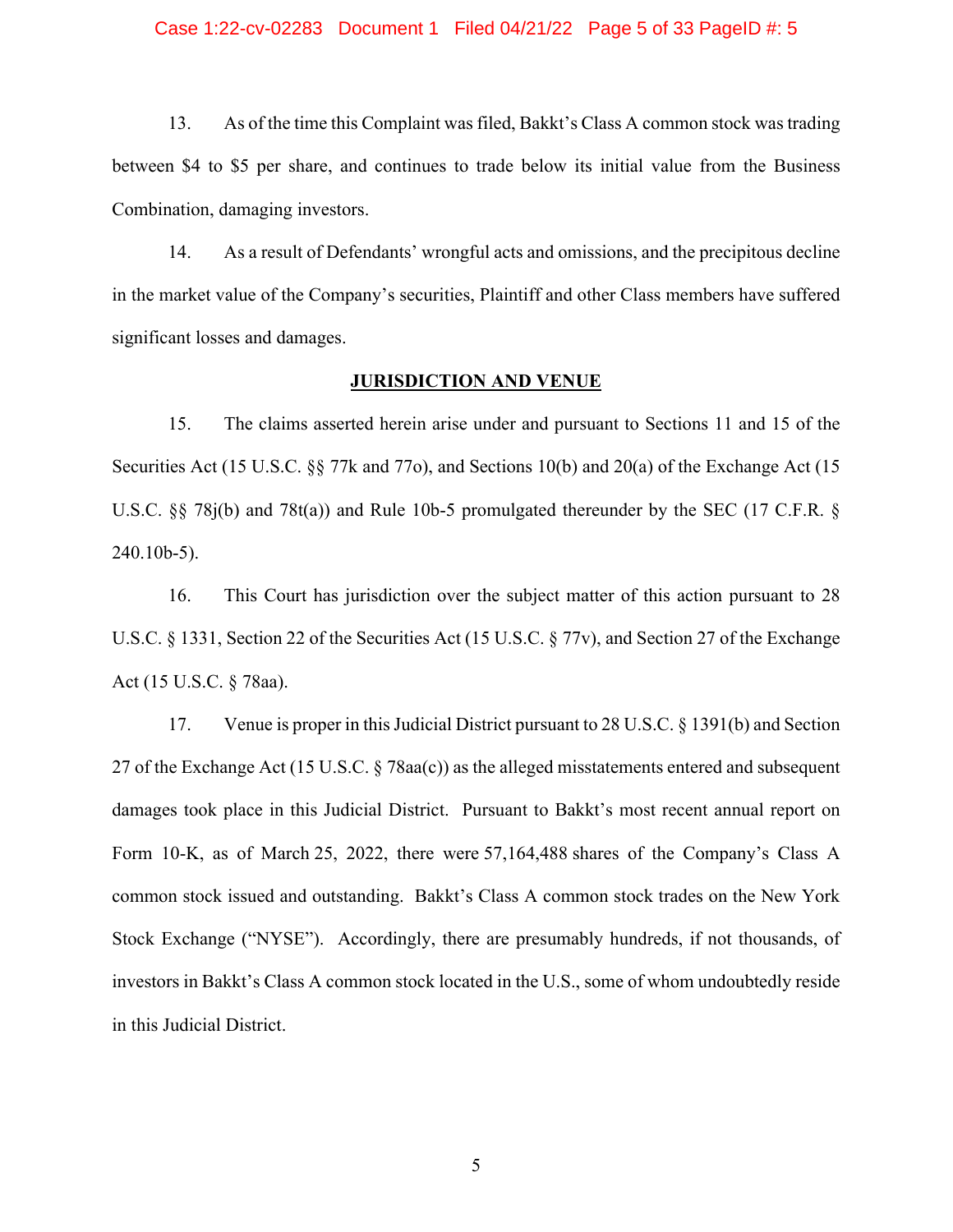18. In connection with the acts alleged in this Complaint, Defendants, directly or indirectly, used the means and instrumentalities of interstate commerce, including, but not limited to, the mails, interstate telephone communications, and the facilities of the national securities markets.

## **PARTIES**

19. Plaintiff purchased or otherwise acquired Bakkt securities during the Class Period, and/or Bakkt Class A common stock pursuant and/or traceable to the Offering Documents issued in connection with the Business Combination, and suffered damages as a result of the federal securities law violations and false and/or misleading statements and/or material omissions alleged herein.

20. Defendant Bakkt is a Delaware corporation with principal executive offices located at 10000 Avalon Boulevard, Suite 1000, Alpharetta, Georgia 30009. The Company's Class A common stock and warrants trade in an efficient market on the NYSE under the trading symbols "BKKT" and "BKKT WS", respectively. Prior to the Business Combination, the Company was organized under the laws of the Cayman Islands with principal executive offices located at Victory Park Capital Advisors, LLC, 150 North Riverside Plaza, Suite 5200, Chicago, Illinois 60606, and the Company's units, Class A ordinary shares, and warrants traded on the Nasdaq Stock Market ("NASDAQ") under the trading symbols "VIHAU", "VIH", and "VIHAW", respectively.

21. Defendant John Martin ("Martin") served as Bakkt's Chief Executive Officer at all relevant times prior to the consummation of the Business Combination. Martin signed or authorized the signing of the Registration Statement filed with the SEC.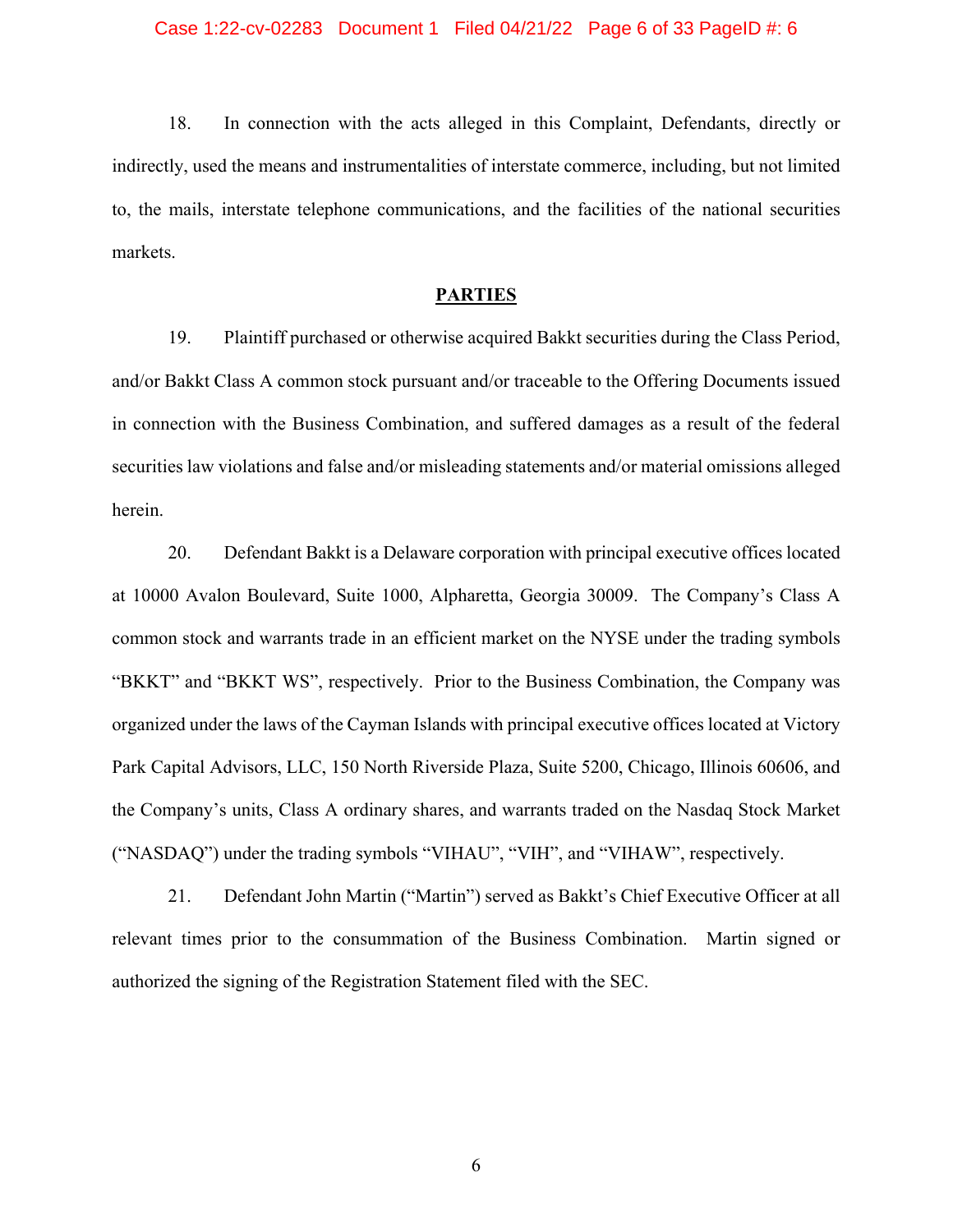#### Case 1:22-cv-02283 Document 1 Filed 04/21/22 Page 7 of 33 PageID #: 7

22. Defendant Olibia Stamatoglou ("Stamatoglou") served as Bakkt's Chief Financial Officer at all relevant times prior to the consummation of the Business Combination. Stamatoglou signed or authorized the signing of the Registration Statement filed with the SEC.

23. Defendants Martin and Stamatoglou are sometimes referred to herein collectively as the "Exchange Act Individual Defendants."

24. The Exchange Act Individual Defendants possessed the power and authority to control the contents of Bakkt's SEC filings, press releases, and other market communications. The Exchange Act Individual Defendants were provided with copies of Bakkt's SEC filings and press releases alleged herein to be misleading prior to or shortly after their issuance and had the ability and opportunity to prevent their issuance or to cause them to be corrected. Because of their positions with Bakkt, and their access to material information available to them but not to the public, the Exchange Act Individual Defendants knew that the adverse facts specified herein had not been disclosed to and were being concealed from the public, and that the positive representations being made were then materially false and misleading. The Exchange Act Individual Defendants are liable for the false statements and omissions pleaded herein.

25. Bakkt and the Exchange Act Individual Defendants are sometimes referred to herein collectively as the "Exchange Act Defendants."

26. Defendant Gordon Watson ("Watson") served as Bakkt's Chief Operating Officer at the time of the Business Combination and currently serves as a Director of the Company. Watson signed or authorized the signing of the Registration Statement filed with the SEC.

27. Defendant Kai Schmitz ("Schmitz") served as a Director of Bakkt at the time of the Business Combination. Schmitz signed or authorized the signing of the Registration Statement filed with the SEC.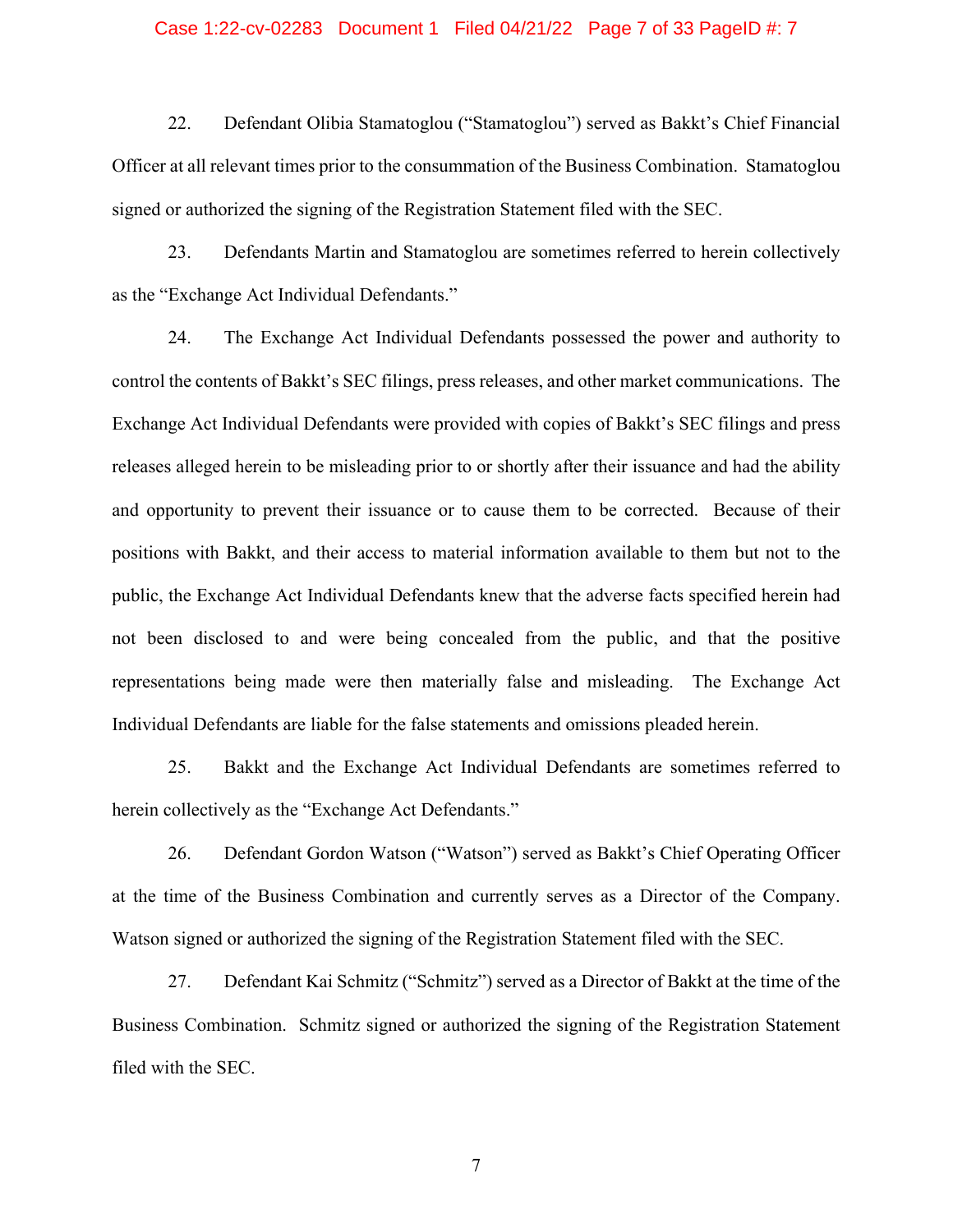#### Case 1:22-cv-02283 Document 1 Filed 04/21/22 Page 8 of 33 PageID #: 8

28. Defendant Kurt Summers ("Summers") served as a Director of Bakkt at the time of the Business Combination. Summers signed or authorized the signing of the Registration Statement filed with the SEC.

29. The Exchange Act Individual Defendants and Defendants Watson, Schmitz, and Summers are sometimes referred to herein collectively as the "Securities Act Individual Defendants."

30. As directors, executive officers, and/or major shareholders of the Company, the Securities Act Individual Defendants participated in the solicitation of Bakkt Class A common stock in the Business Combination for their own benefit and the benefit of the Company. The Securities Act Individual Defendants were key members of the Business Combination working group and executives of the Company who pitched investors to approve the Business Combination and the shares acquired in the Business Combination.

31. Bakkt and the Securities Act Individual Defendants are sometimes referred to herein collectively as the "Securities Act Defendants."

32. The Exchange Act Defendants and the Securities Act Defendants are sometimes collectively, in whole or in part, referred to herein as "Defendants."

#### **SUBSTANTIVE ALLEGATIONS**

#### **Background**

33. Bakkt was formerly known as "VPC Impact Acquisition Holdings" and operated as a SPAC.

34. On January 11, 2021, the Company and Legacy Bakkt announced entry into a definitive agreement for the Business Combination that would result in Legacy Bakkt becoming a publicly traded company with an enterprise value of approximately \$2.1 billion.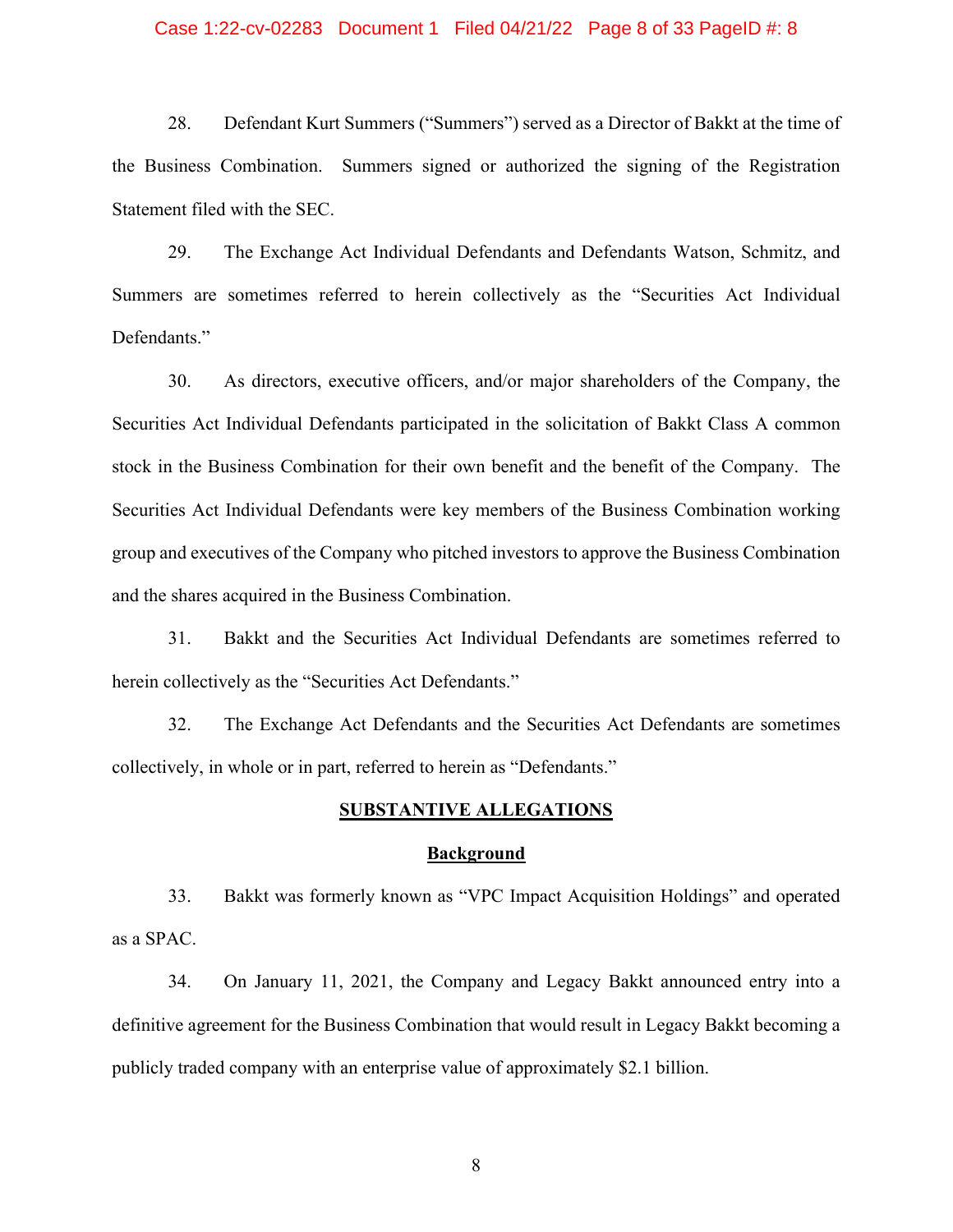#### Case 1:22-cv-02283 Document 1 Filed 04/21/22 Page 9 of 33 PageID #: 9

35. On March 31, 2021, the Company filed the Registration Statement on Form S-4 with the SEC in connection with the Business Combination, which, after several amendments, was declared effective by the SEC on September 17, 2021. Also on September 17, 2021, the Company filed the Proxy on Form 424B3 with the SEC in connection with the Business Combination, which formed part of the Registration Statement.

36. On or about October 15, 2021, the Company and Legacy Bakkt completed the Business Combination pursuant to the Offering Documents. Thereafter, the Company changed its name to "Bakkt Holdings, Inc." and began operating a digital asset platform that enables consumers to buy, sell, convert, and spend digital assets.

## **Materially False and Misleading Statements Issued in the Offering Documents**

37. Among other results, the Offering Documents reported that, as of December 31,

2020, the Company's additional paid-in capital was \$9,860,338, accumulated deficit was \$4,861,190, and total shareholders' equity was \$5,000,009.

38. Additionally, regarding the Company's accounting for its Class A ordinary shares,

the Offering Documents contained the following representations:

The Company accounts for its Class A ordinary shares subject to possible redemption in accordance with the guidance in Accounting Standards Codification ("ASC") Topic 480 "Distinguishing Liabilities from Equity." Ordinary shares subject to mandatory redemption are classified as a liability instrument and are measured at fair value. Conditionally redeemable ordinary shares (including ordinary shares that feature redemption rights that are either within the control of the holder or subject to redemption upon the occurrence of uncertain events not solely within the Company's control) are classified as temporary equity. At all other times, ordinary shares are classified as shareholders' equity. The Company's ordinary shares feature certain redemption rights that are considered to be outside of the Company's control and subject to occurrence of uncertain future events. Accordingly, at December 31, 2020, 17,312,211 Class A ordinary shares subject to possible redemption are presented as temporary equity, outside of the shareholders' equity section of the Company's consolidated balance sheet.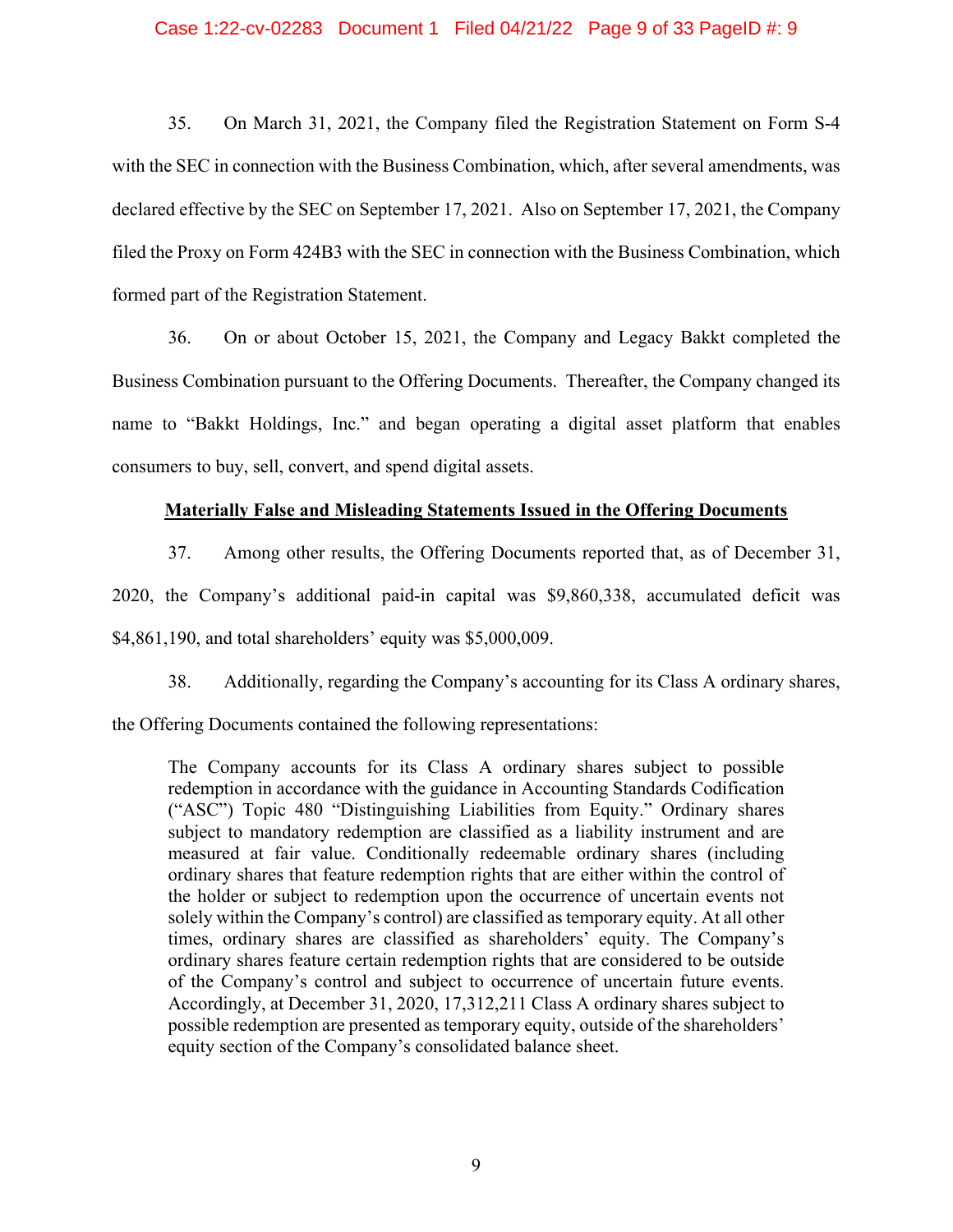## Case 1:22-cv-02283 Document 1 Filed 04/21/22 Page 10 of 33 PageID #: 10

39. Moreover, although the Offering Documents acknowledged that the Company had previously identified a material weakness in its internal control over financial reporting, they simultaneously downplayed the severity of that material weakness by cabining its scope "to the accounting for a significant and unusual transaction related to the warrants we issued in connection with our initial public offering in September 2020"; to "internal control over financial reporting [that] was not effective as of December 31, 2020"; and to "a material misstatement of our warrant liabilities, change in fair value of warrant liabilities, Class A common stock subject to possible redemption, additional paid-in capital, accumulated deficit and related financial disclosures for the fiscal year ended December 31, 2020[.]"

40. The Offering Documents also assured investors that, "[t]o respond to this material weakness, we have devoted significant effort and resources to the remediation and improvement of our internal control over financial reporting[.]"

41. The statements referenced in ¶¶ 37-40 were materially false and misleading because the Offering Documents were negligently prepared and, as a result, contained untrue statements of material fact or omitted to state other facts necessary to make the statements made not misleading and were not prepared in accordance with the rules and regulations governing their preparation. Specifically, the Offering Documents made false and/or misleading statements and/or failed to disclose that: (i) the Company overstated its efforts to remediate its defective financial controls; (ii) the Company downplayed the true scope and severity of its defective financial controls; (iii) there were additional errors in the Company's financial statements related to the misclassification of certain shares issued prior to the Business Combination; (iv) accordingly, the Company would need to restate certain additional financial statements; and (v) as a result, the Offering Documents were materially false and/or misleading and failed to state information required to be stated therein.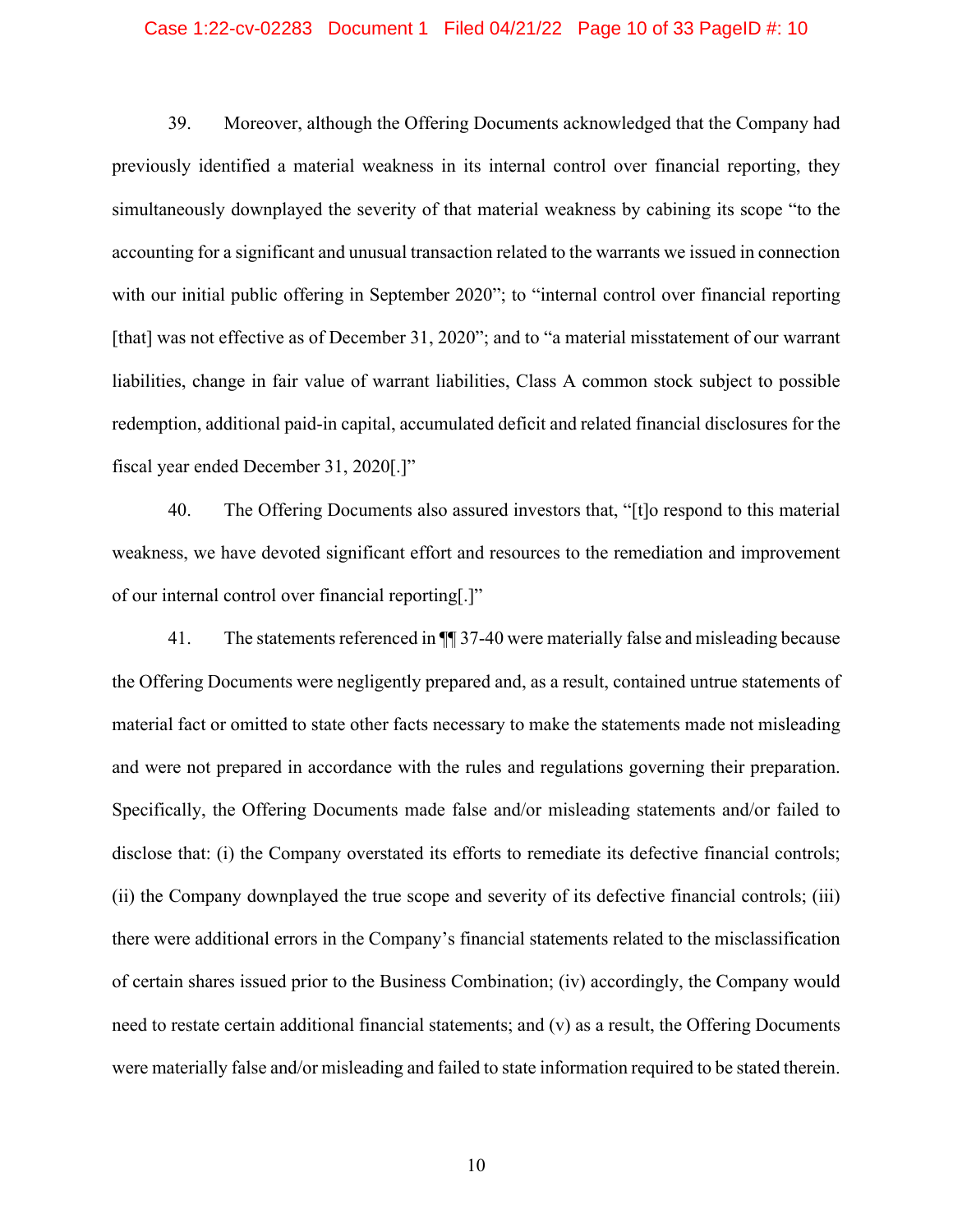### **Materially False and Misleading Statements Issued During the Class Period**

42. The Class Period begins on March 31, 2021, when Bakkt—then still operating as VIH—filed an annual report on Form 10-K with the SEC, reporting the Company's financial and operating results for the quarter and year ended December 31, 2020 (the "2020 10-K"). That filing reported, among other results, additional paid-in capital of \$6,002,037, an accumulated deficit of \$1,002,669, and total shareholders' equity of \$5,000,004 for December 31, 2020.

43. The 2020 10-K also contained substantively the same statements as referenced in ¶ 38, *supra*, regarding the Company's accounting for its Class A ordinary shares, except that it stated that "at December 31, 2020, 19,563,518 Class A ordinary shares subject to possible redemption are presented as temporary equity, outside of the shareholders' equity section of the Company's balance sheet."

44. Additionally, the 2020 10-K assured investors that "[o]ur management evaluated, with the participation of our principal executive officer and principal financial and accounting officer (our 'Certifying Officers'), the effectiveness of our disclosure controls and procedures as of December 31, 2020," and that, "[b]ased upon that evaluation, our Certifying Officers concluded that, as of December 31, 2020, our disclosure controls and procedures were effective."

45. The 2020 10-K also assured investors that "[t]here were no changes in our internal control over financial reporting . . . during the most recent fiscal quarter that have materially affected, or are reasonably likely to materially affect, our internal control over financial reporting."

46. Appended as exhibits to the 2020 10-K were signed certifications pursuant to the Sarbanes-Oxley Act of 2002 ("SOX"), wherein the Exchange Act Individual Defendants certified that "[t]he [2020 10-K] fully complies with the requirements of Section 13(a) or 15(d) of the [Exchange Act]" and that, "[t]o [their] knowledge, the information contained in the [2020 10-K]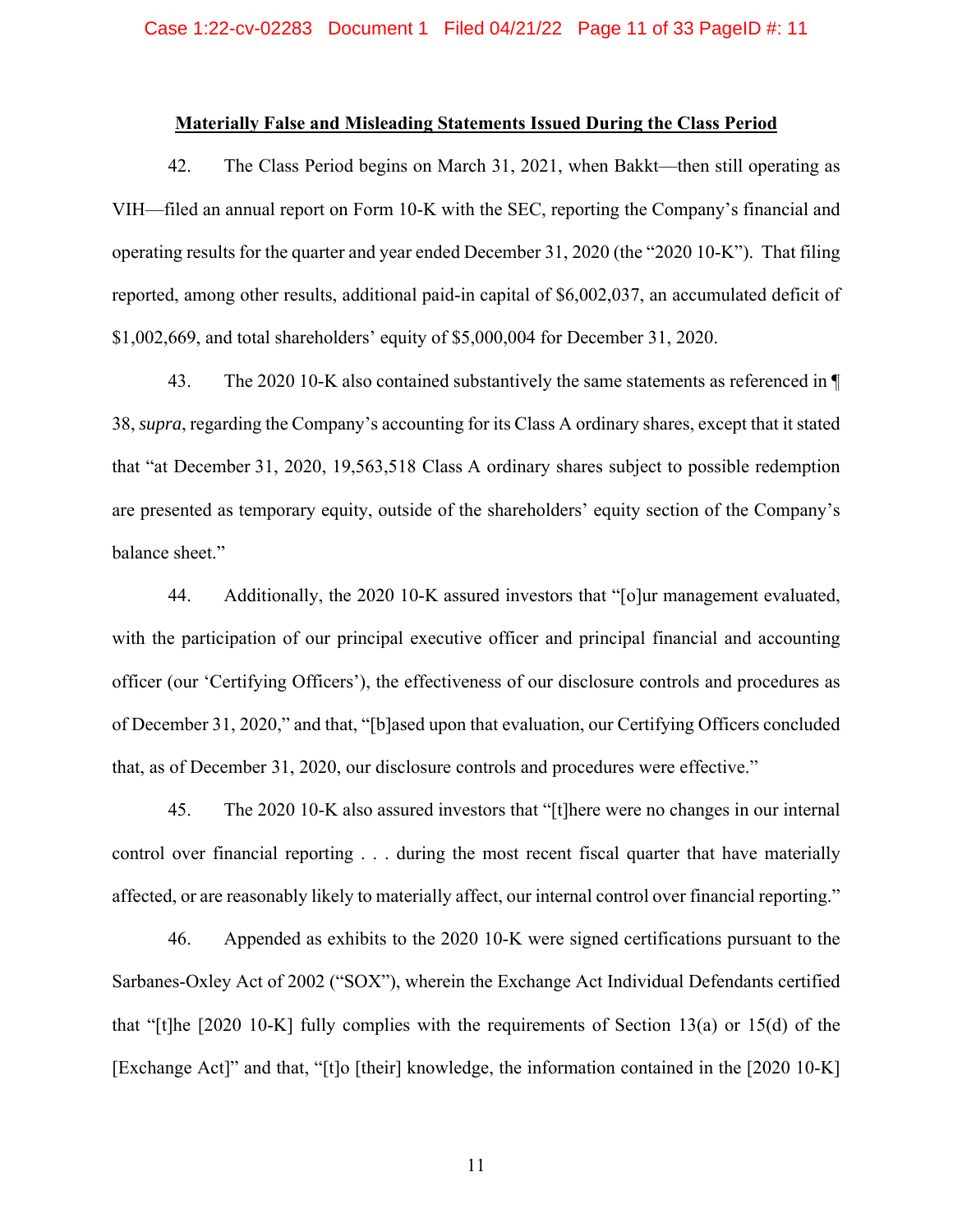#### Case 1:22-cv-02283 Document 1 Filed 04/21/22 Page 12 of 33 PageID #: 12

fairly presents, in all material respects, the financial condition and results of operations of the Company as of and for the period covered by the [2020 10-K]."

47. The statements referenced in ¶¶ 42-46 were materially false and misleading because Defendants made false and/or misleading statements, as well as failed to disclose material adverse facts about the Company's business, operations, and compliance policies. Specifically, the Exchange Act Defendants made false and/or misleading statements and/or failed to disclose that: (i) the Company had defective financial controls; (ii) as a result, there were errors in the Company's financial statements related to the misclassification of certain shares issued prior to the Business Combination; (iii) accordingly, the Company would need to restate certain of its financial statements; and (iv) as a result, the Company's public statements were materially false and misleading at all relevant times.

## **The Truth Begins to Emerge**

48. On May 17, 2021, during post-market hours, the Company filed a Form NT 10-Q with the SEC, providing notification of its inability to timely file its quarterly report on Form 10- Q with the SEC for the quarter ended March 31, 2021. That filing advised, in relevant part:

On April 12, 2021, the Staff of the [SEC] issued the "Staff Statement on Accounting and Reporting Considerations for Warrants Issued by [SPACs]" (the "SEC Statement"), which clarified guidance for all SPACs regarding the accounting and reporting for their warrants. Following review of the SEC Statement, the Company reevaluated the accounting treatment of its public warrants and private placement warrants (collectively, the "Warrants") as equity, and concluded that, based on the SEC Statement, the Warrants should be, and should previously have been, classified as a liability measured at fair value, with non-cash fair value adjustments recorded in earnings at each reporting period.

The Company is currently determining the extent of the SEC Statement's impact on its financial statements, including the financial statements as of and for the fiscal quarter ended March 31, 2021[.]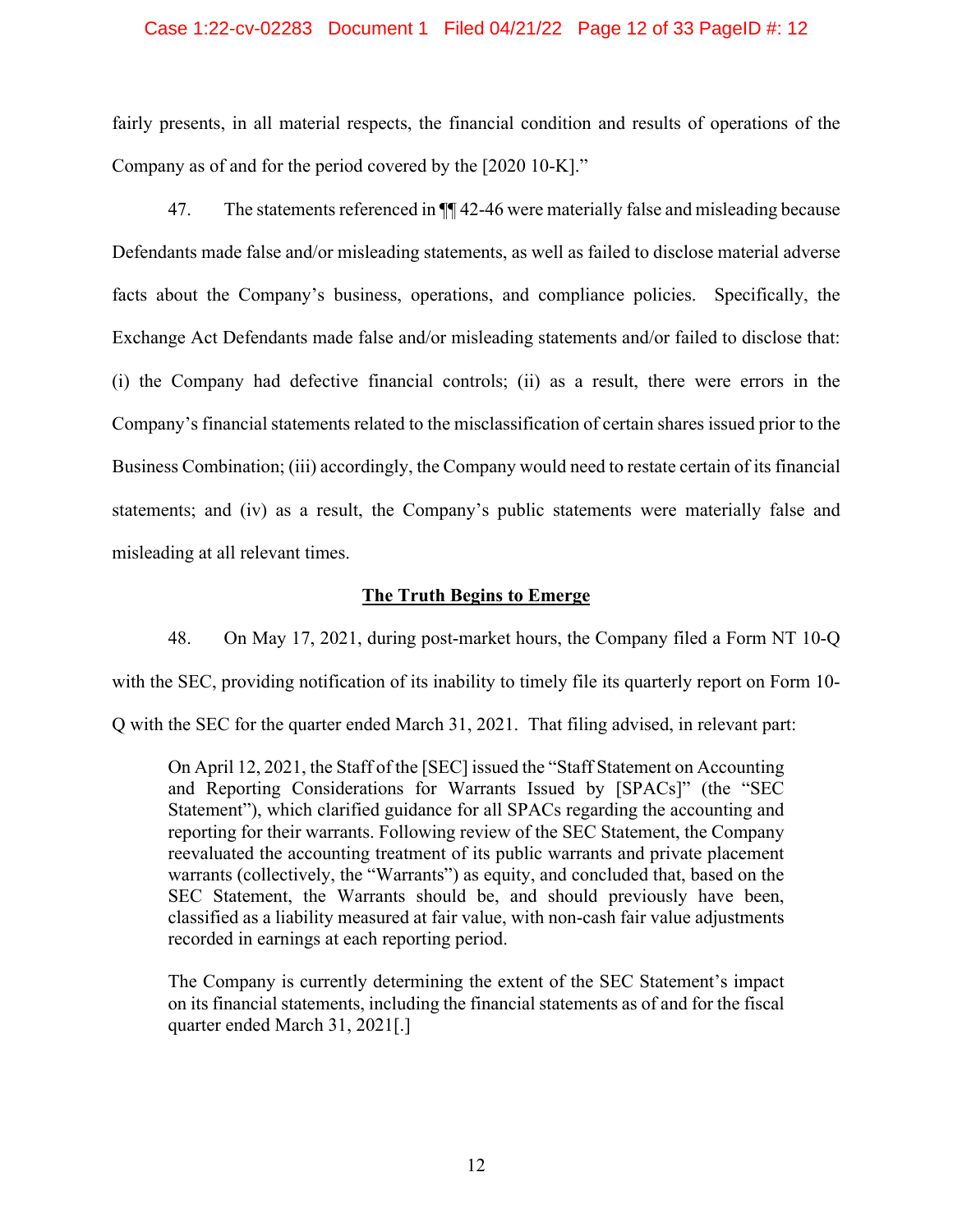#### Case 1:22-cv-02283 Document 1 Filed 04/21/22 Page 13 of 33 PageID #: 13

49. On this news, the Company's share price fell \$0.13 per share, or 1.26%, to close at \$10.18 per share on May 18, 2021. Despite this decline in the Company's share price, its securities continued to trade at artificially inflated prices throughout the remainder of the Class Period because of the Exchange Act Defendants' continued misstatements and omissions regarding the true scope and severity of its defective financial controls.

50. For example, on May 24, 2021, the Company filed an amended annual report on Form 10-K/A with the SEC for the quarter and year ended December 31, 2020 (the "2020 10-K/A"). Among other revised results, that filing reported additional paid-in capital of \$9,860,338, an accumulated deficit of \$4,861,190, and total shareholders' equity of \$5,000,009 for December 31, 2020.

51. The 2020 10-K/A also contained substantively the same statements as referenced in ¶ 38, *supra*, regarding the Company's accounting for its Class A ordinary shares.

52. Although the 2020 10-K/A acknowledged that the Company had identified a material weakness in its internal control over financial reporting, it simultaneously downplayed the severity of the material weakness by stating that it was "due solely to the material weakness in our internal control over financial reporting described below in 'Management's Report on Internal Control over Financial Reporting[,]'" which merely stated that the 2020 10-K/A "does not include a report of management's assessment regarding internal control over financial reporting or an attestation report of our registered public accounting firm due to a transition period established by rules of the SEC for newly public companies."

53. Additionally, the 2020 10-K/A assured investors that "[i]n light of this material weakness, we performed additional analysis as deemed necessary to ensure that our financial statements were prepared in accordance with U.S. generally accepted accounting principles"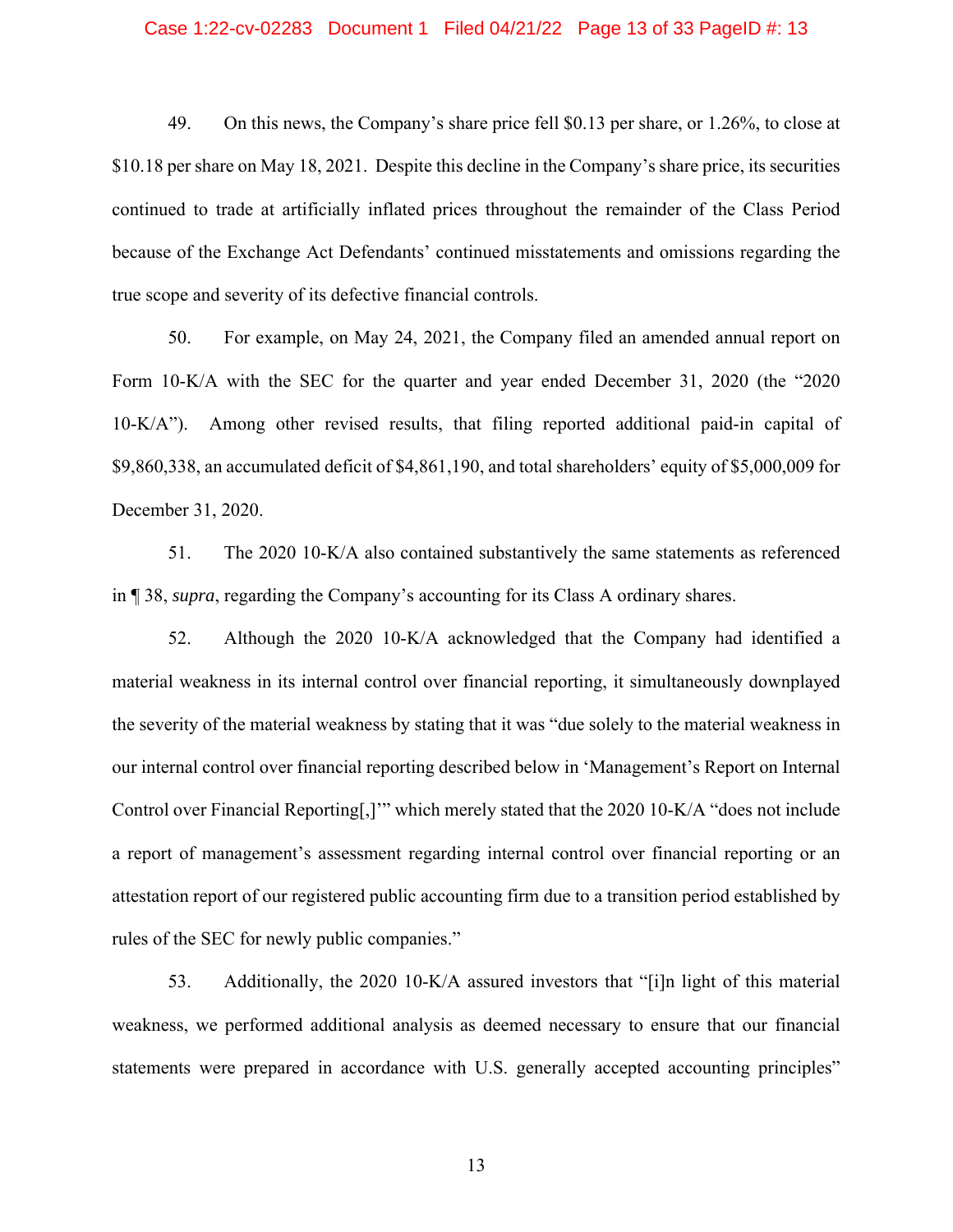# Case 1:22-cv-02283 Document 1 Filed 04/21/22 Page 14 of 33 PageID #: 14

("GAAP"); that "[m]anagement has implemented remediation steps to address the material weakness and to improve our internal control over financial reporting"; and that "we expanded and improved our review process for complex securities and related accounting standards."

54. Appended as exhibits to the 2020 10-K/A were substantively the same SOX certifications as referenced in ¶ 46, *supra*, signed by the Exchange Act Individual Defendants.

55. Also on May 24, 2021, the Company filed a quarterly report on Form 10-Q with the SEC, reporting the Company's financial and operating results for the quarter ended March 31, 2021 (the "1Q21 10-Q"). That filing reported, among other results, additional paid-in capital of \$43,531,612, an accumulated deficit of \$38,532,806, and total shareholders' equity of \$5,000,003 for March 31, 2021.

56. Additionally, the 1Q21 10-Q contained substantively the same statements as referenced in ¶ 38, *supra*, regarding the Company's accounting for its Class A ordinary shares.

57. The 1Q21 10-Q also contained substantively the same statements as referenced in ¶¶ 52-53, *supra*, acknowledging that the Company had identified a material weakness in its internal control over financial reporting, while simultaneously downplaying the severity of that material weakness and assuring investors that those controls had been or would be remediated. The 1Q21 10-Q also went further by representing that "[n]otwithstanding the material weakness, management has concluded that the financial statements included elsewhere in this [1Q21 10-Q] present fairly, in all material respects, our financial position, results of operations and cash flows in conformity with GAAP[,]" and that "[o]ur plans at this time include providing enhanced access to accounting literature, research materials and documents and increased communication among our personnel and third-party professionals with whom we consult regarding complex accounting applications."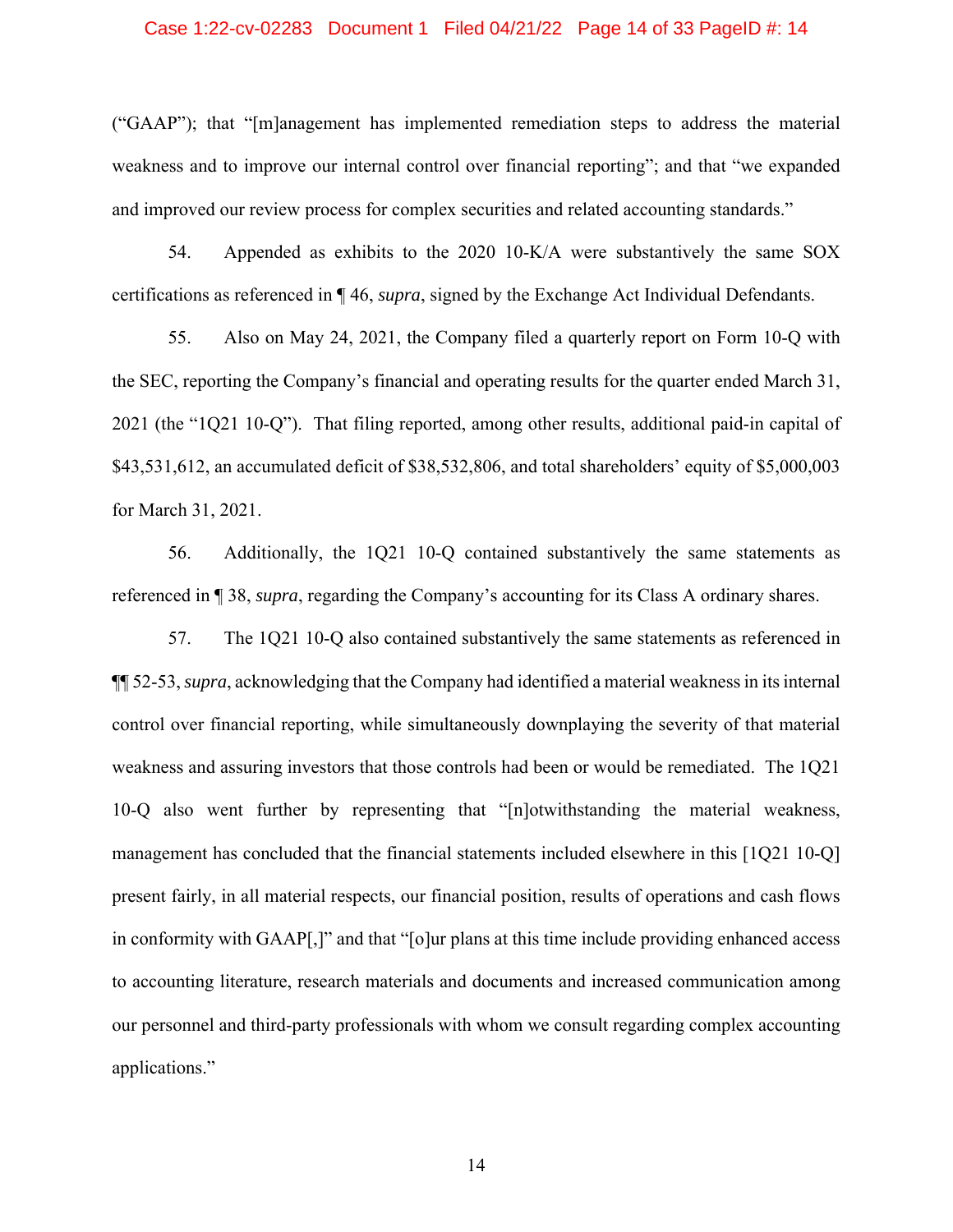#### Case 1:22-cv-02283 Document 1 Filed 04/21/22 Page 15 of 33 PageID #: 15

58. Appended as exhibits to the 1Q21 10-Q were substantively the same SOX certifications as referenced in ¶ 46, *supra*, signed by the Exchange Act Individual Defendants.

59. On August 13, 2021, the Company filed a quarterly report on Form 10-Q with the SEC, reporting the Company's financial and operating results for the quarter ended June 30, 2021 (the "2Q21 10-Q"). That filing reported, among other results, additional paid-in capital of \$22,262,164, an accumulated deficit of \$17,263,148, and total shareholders' equity of \$5,000,001 for June 30, 2021.

60. Additionally, the 2Q21 10-Q contained substantively the same statements as referenced in ¶ 38, *supra*, regarding the Company's accounting for its Class A ordinary shares.

61. The 2Q21 10-Q also contained substantively the same statements as referenced in ¶¶ 52-53, *supra*, acknowledging that the Company had identified a material weakness in its internal control over financial reporting, while simultaneously downplaying the severity of that material weakness and assuring investors that those controls had been or would be remediated, as well as the additional assurances in the 1Q21 10-Q as referenced in ¶ 57, *supra*, including that "management believes that the financial statements included in this [2Q21 10-Q] present fairly in all material respects our financial position, results of operations and cash flows for the period presented."

62. Appended as exhibits to the 2Q21 10-Q were substantively the same SOX certifications as referenced in ¶ 46, *supra*, signed by the Exchange Act Individual Defendants.

63. The statements referenced in ¶¶ 48 and 50-62 were materially false and misleading because Defendants made false and/or misleading statements, as well as failed to disclose material adverse facts about the Company's business, operations, and compliance policies. Specifically, the Exchange Act Defendants made false and/or misleading statements and/or failed to disclose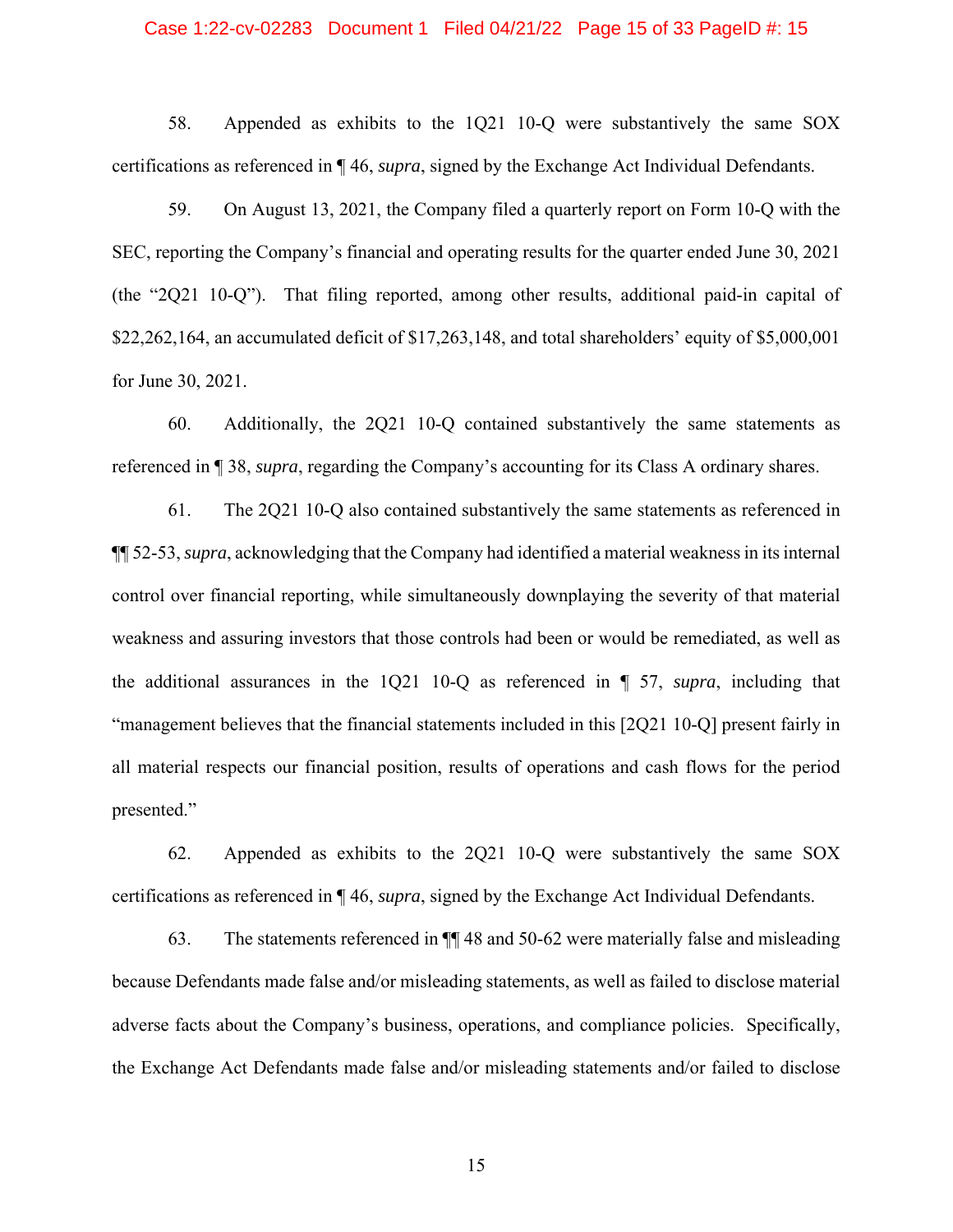### Case 1:22-cv-02283 Document 1 Filed 04/21/22 Page 16 of 33 PageID #: 16

that: (i) the Company overstated its efforts to remediate its defective financial controls; (ii) the Company downplayed the true scope and severity of its defective financial controls; (iii) there were additional errors in the Company's financial statements related to the misclassification of certain shares issued prior to the Business Combination; (iv) accordingly, the Company would need to restate additional financial statements; and (v) as a result, the Company's public statements were materially false and misleading at all relevant times.

64. On October 13, 2021, during post-market hours, the Company filed a quarterly report on Form 10-Q with the SEC, reporting the Company's financial and operating results for the quarter ended September 30, 2021 (the "3Q21 10-Q"). That filing disclosed that the Company had failed to properly account for the classification of its Class A ordinary shares and would need to revise certain of its previously issued financial statements, stating, in relevant part:

In connection with the preparation of the Company's financial statements as of September 30, 2021, management determined it should revise its previously reported financial statements. The Company determined, at the closing of the Company's Initial Public Offering and shares sold pursuant to the exercise of the underwriters' overallotment, it had improperly valued its Class A ordinary shares subject to possible redemption . . . . As a result, management has noted a reclassification adjustment related to temporary equity and permanent equity. This resulted in an adjustment to the initial carrying value of the Class A ordinary shares subject to possible redemption with the offset recorded to additional paid-in capital (to the extent available), accumulated deficit and Class A ordinary shares.

65. As a result, the Company revised its balance sheet as of December 31, 2020, including, among other changes, additional paid-in capital that was reduced from \$9,860,338 to nil, an accumulated deficit that ballooned from \$4,861,190 to \$29,250,419, and total shareholders' *equity* of \$5,000,009 that swung to a total shareholders' *deficit* of \$29,249,901.

66. On this news, the Company's share price fell \$0.47 per share, or 4.73%, to close at \$9.46 per share on October 14, 2021. Despite this decline in the Company's share price, its securities continued to trade at artificially inflated prices throughout the remainder of the Class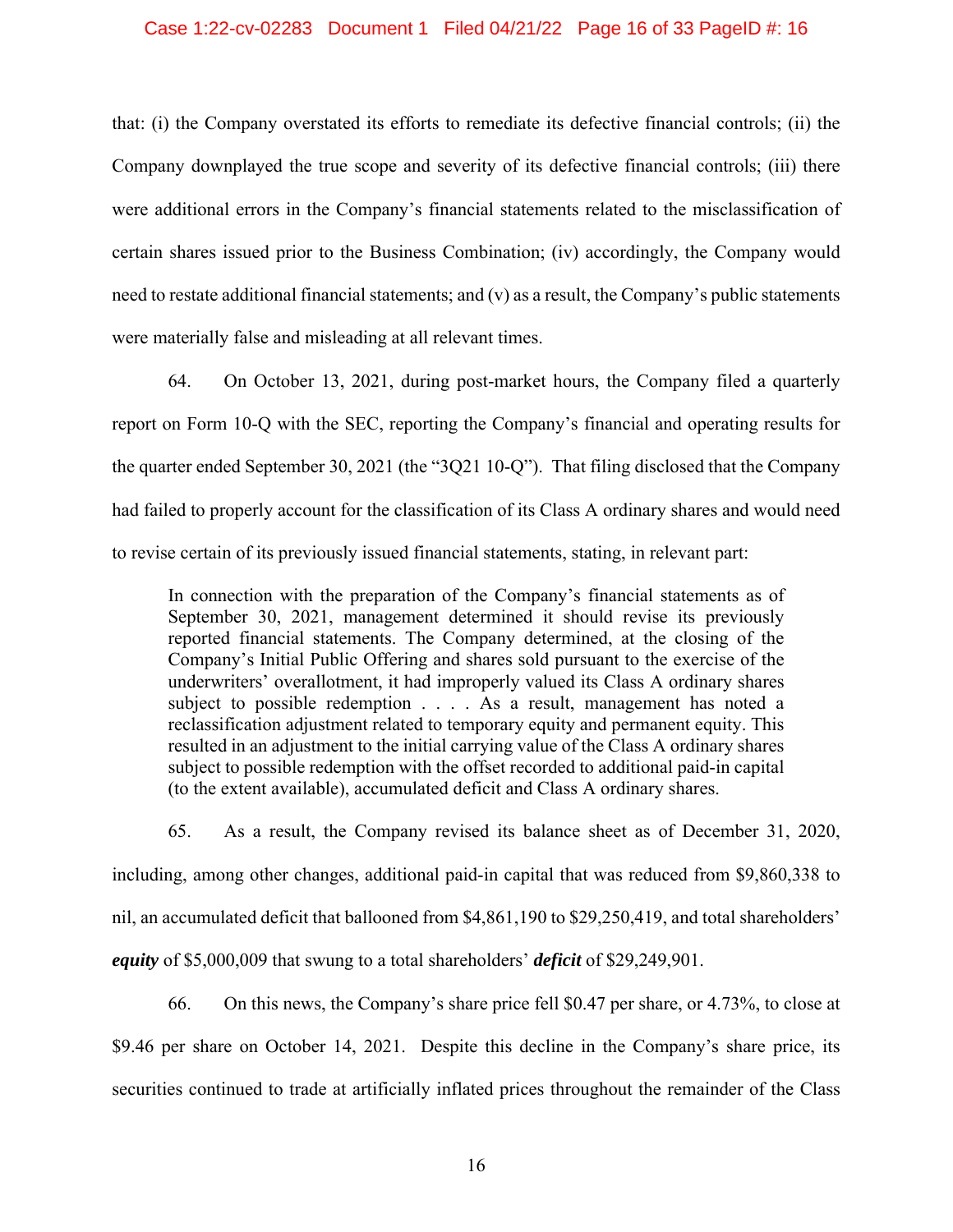### Case 1:22-cv-02283 Document 1 Filed 04/21/22 Page 17 of 33 PageID #: 17

Period because of the Exchange Act Defendants' continued misstatements and omissions regarding the true scope and severity of its defective financial controls.

67. For example, the 3Q21 10-Q assured investors that the Exchange Act Individual Defendants "carried out an evaluation of the effectiveness of the design and operation of our disclosure controls and procedures as of September 30, 2021[,]" and that, "[b]ased upon their evaluation, [the Exchange Act Individual Defendants] concluded that our disclosure controls and procedures . . . were effective"; that "[t]here was no change in our internal control over financial reporting that occurred during the fiscal quarter ended September 30, 2021 covered by this [3Q21 10-Q] that has materially affected, or is reasonably likely to materially affect, our internal control over financial reporting"; and that "[t]he material weakness . . . was remediated during the quarter ended September 30, 2021."

68. In describing the Company's purported remediation of the material weakness in its internal control over financial reporting, the 3Q21 10-Q stated:

We recognize the importance of the control environment as it sets the overall tone for the Company and is the foundation for all other components of internal control. Consequently, we designed and implemented remediation measures to address the material weakness previously identified and enhance our internal control over financial reporting. In light of the material weakness, we enhanced our processes to identify and appropriately apply applicable accounting requirements to better evaluate and understand the nuances of the complex accounting standards that apply to our condensed consolidated financial statements, including providing enhanced access to accounting literature, research materials and documents and increased communication among our personnel and third-party professionals with whom we consult regarding complex accounting applications. The foregoing actions, which we believe remediated the material weakness in internal control over financial reporting, were completed as of the date of June 30, 2021.

69. Appended as exhibits to the 3Q21 10-Q were substantively the same SOX certifications as referenced in ¶ 46, *supra*, signed by the Exchange Act Individual Defendants.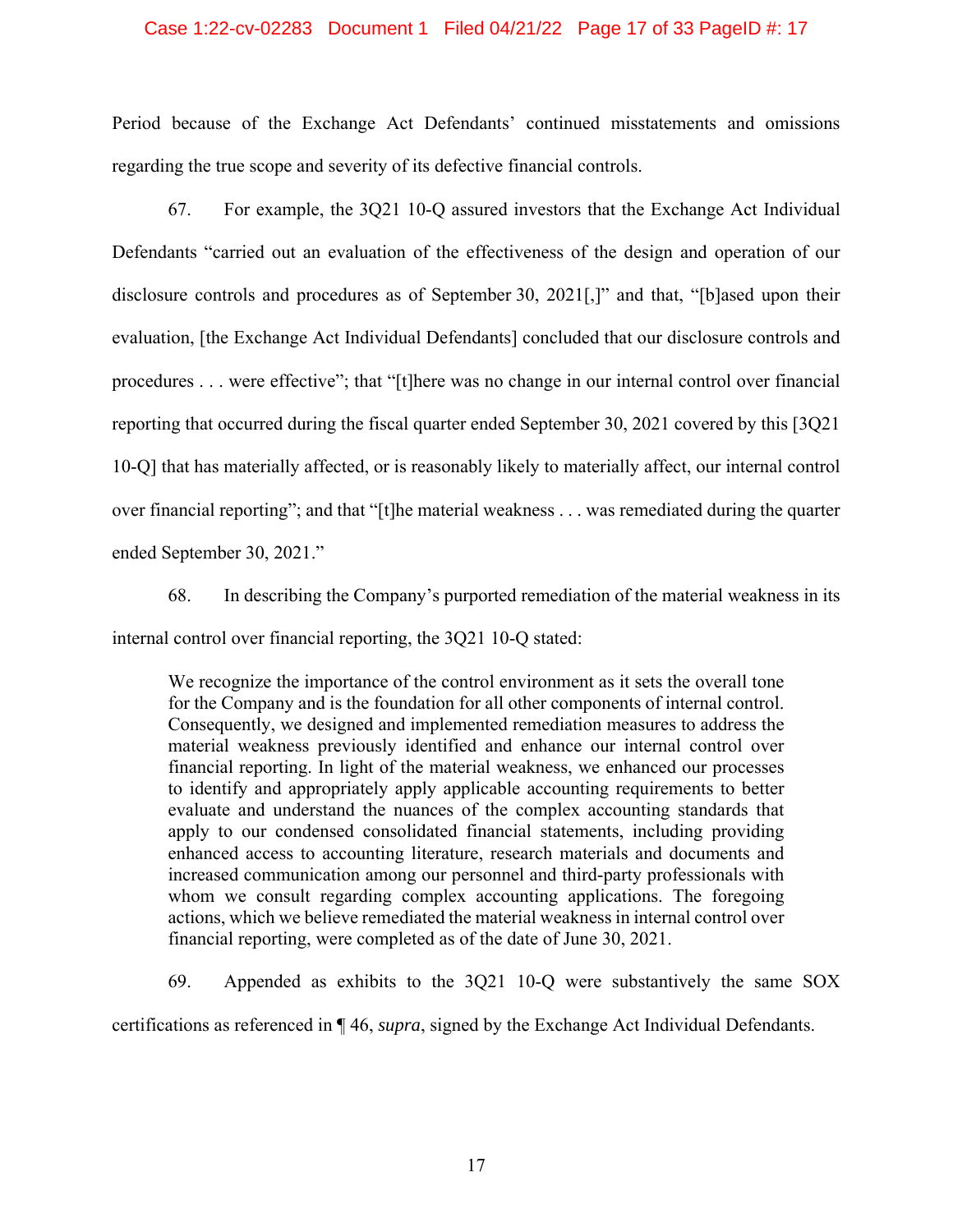## Case 1:22-cv-02283 Document 1 Filed 04/21/22 Page 18 of 33 PageID #: 18

70. The statements referenced in ¶¶ 64 and 67-69 were materially false and misleading because Defendants made false and/or misleading statements, as well as failed to disclose material adverse facts about the Company's business, operations, and compliance policies. Specifically, the Exchange Act Defendants made false and/or misleading statements and/or failed to disclose that: (i) the Company still had defective financial controls; (ii) as a result, the Company would need to restate additional financial statements; (iii) the Company downplayed the true scope and severity of these issues; and (iv) as a result, the Company's public statements were materially false and misleading at all relevant times.

# **The Truth Fully Emerges**

71. On November 22, 2021, a little over a month after the Company had assured investors that it had successfully remediated its defective financial controls, Bakkt filed a current report on Form 8-K with the SEC, disclosing that the Company would have to restate certain of its previously-issued financial statements because of errors related to the misclassification of certain shares issued prior to the Business Combination. Specifically, that filing stated, in relevant part:

Management of Bakkt . . . has re-evaluated the application of ASC 480-10-S99- 3A to the accounting classification of the Class A ordinary shares, par value \$0.0001 (the "Class A Ordinary Shares") of [VIH] prior to the completion of the Merger (defined below), which were issued in connection with VIH's initial public offering (the "IPO"), and has identified errors in the historical financial statements of VIH for the Affected Period (defined below) related to the misclassification (the "Misclassification") of the Class A Ordinary Shares prior to the Merger. Accordingly, the Company has determined that it is appropriate to restate certain of VIH's condensed consolidated financial statements from the Affected Period.

\* \* \*

In connection with VIH's condensed consolidated financial statements as of September 30, 2021 and the filing of its Quarterly Report on Form 10-Q filed on October 13, 2021, VIH's management determined it should revise its previously reported financial statements to, among other things, address the Misclassification by noting a reclassification adjustment related to temporary equity and permanent equity. This resulted in an adjustment to the initial carrying value of the Class A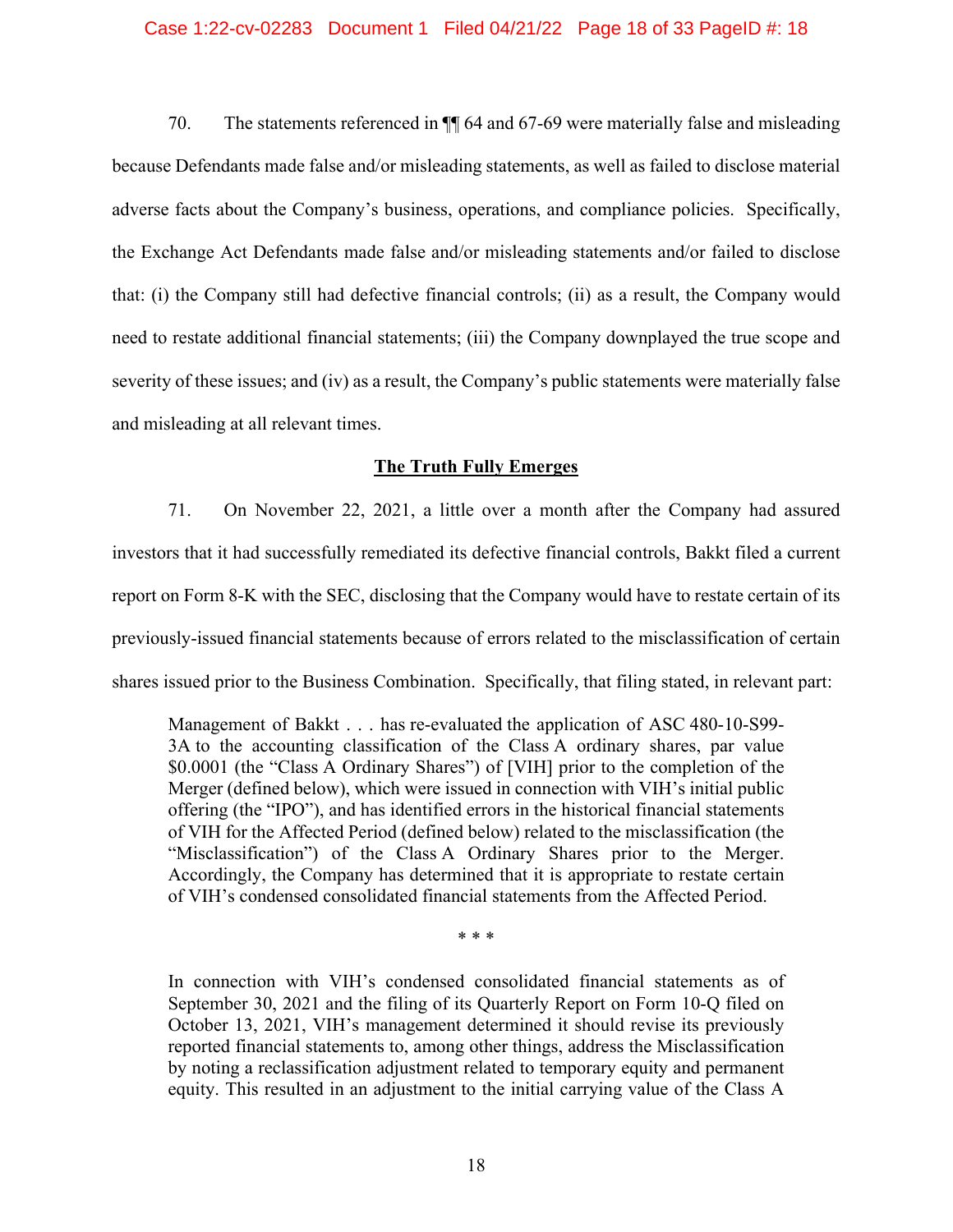Ordinary Shares subject to possible redemption with the offset recorded to additional paid-in capital (to the extent available), accumulated deficit and Class A Ordinary Shares. *However, VIH did not restate the historical financial statements because it deemed the adjustment to be immaterial at that time.*

\* \* \*

On November 19, 2021, management, after briefing and consulting with the Audit Committee of the Board of Directors of the Company (the "Audit Committee"), concluded that, *due to the Misclassification, VIH's previously issued (i) condensed consolidated audited financial statements for the year ended December 31, 2020 included in VIH's Annual Report on Form 10-K, initially filed on March 31, 2021 (as amended); and (ii) condensed consolidated unaudited financial statements for the quarterly periods ended March 31, 2021, June 30, 2021 and September 30, 2021 included in VIH's Quarterly Reports on Form 10-Q filed on May 24, 2021, August 13, 2021 and October 13, 2021, respectively (the periods referred to in (i) and (ii), collectively, the "Affected Period"), should no longer be relied upon . . . . Further, the Audit Committee, in consultation with management, determined that it is appropriate to restate certain of VIH's condensed consolidated financial statements from the Affected Period.*

(Emphases added.)

72. On this news, Bakkt's stock price fell \$2.70 per share, or 13.69%, to close at \$17.02 per share on November 22, 2021.

73. As of the time this Complaint was filed, Bakkt's Class A common stock was trading between \$4 to \$5 per share, and continues to trade below its initial value from the Business Combination, damaging investors.

74. As a result of Defendants' wrongful acts and omissions, and the precipitous decline

in the market value of the Company's securities, Plaintiff and other Class members have suffered significant losses and damages.

# **Post-Class Period Developments**

75. On December 8, 2021, Bakkt filed an amended quarterly report on Form 10-Q/A with the SEC, restating financials for the quarters ended March 31, 2021 and June 30, 2021. For March 31, 2021, that filing reported, among other revised results, additional paid-in capital of nil,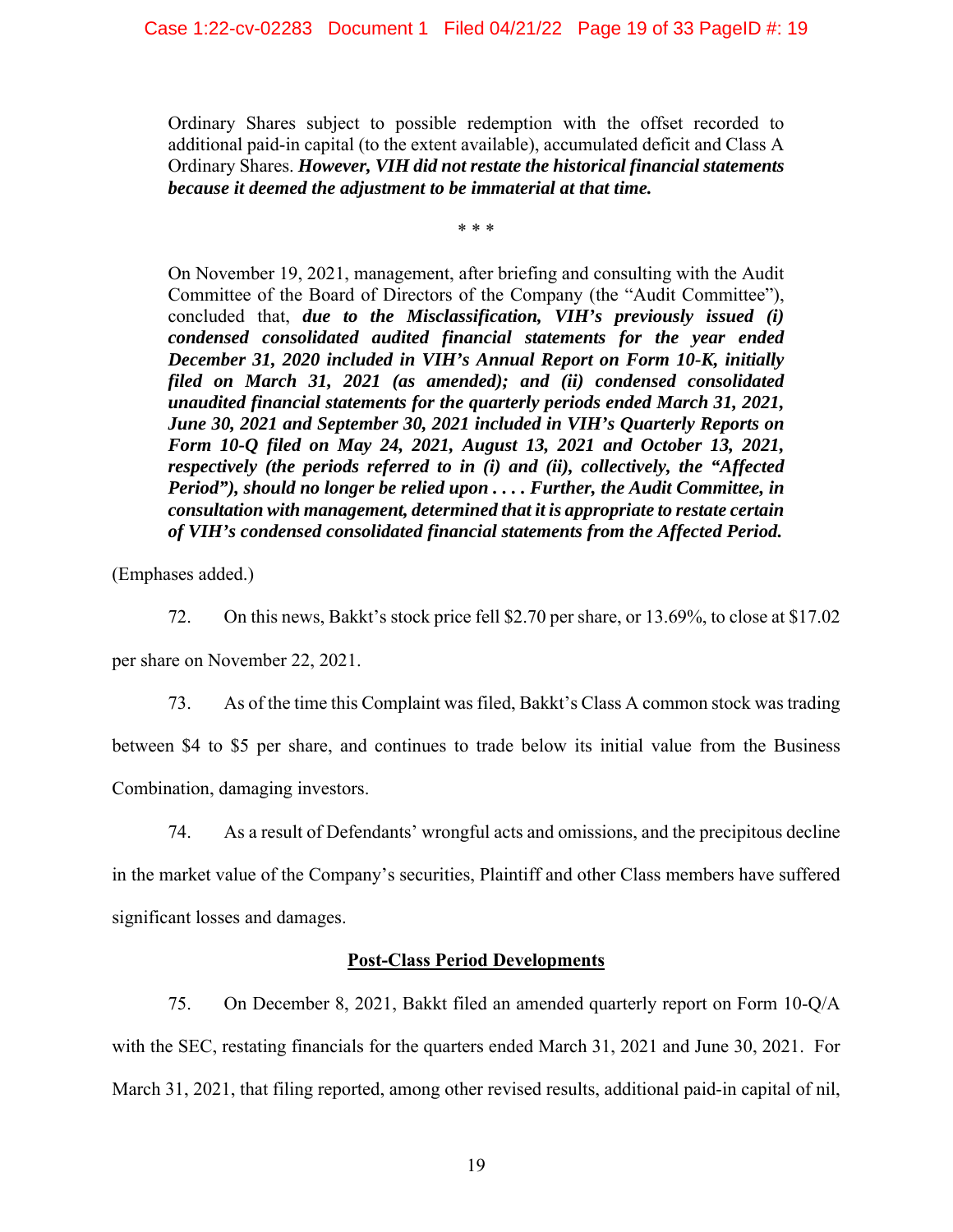#### Case 1:22-cv-02283 Document 1 Filed 04/21/22 Page 20 of 33 PageID #: 20

an accumulated deficit of \$62,922,035, and a total shareholders' deficit of \$62,921,517. Moreover, for June 30, 2021, that filing reported, among other revised results, additional paid-in capital of nil, an accumulated deficit of \$41,652,377, and a total shareholders' deficit of \$41,651,859.

#### **PLAINTIFF'S CLASS ACTION ALLEGATIONS**

76. Plaintiff brings this action as a class action pursuant to Federal Rule of Civil Procedure 23(a) and (b)(3) on behalf of a class consisting of all persons and entities other than Defendants that purchased or otherwise acquired Bakkt securities during the Class Period, and/or Bakkt Class A common stock pursuant and/or traceable to the Offering Documents issued in connection with the Business Combination; and were damaged thereby (the "Class"). Excluded from the Class are Defendants, the officers and directors of the Company, at all relevant times, members of their immediate families and their legal representatives, heirs, successors, or assigns, and any entity in which Defendants have or had a controlling interest.

77. The members of the Class are so numerous that joinder of all members is impracticable. Throughout the Class Period, Bakkt securities were actively traded on the NYSE and NASDAQ. While the exact number of Class members is unknown to Plaintiff at this time and can be ascertained only through appropriate discovery, Plaintiff believes that there are hundreds or thousands of members in the proposed Class. Record owners and other members of the Class may be identified from records maintained by Bakkt or its transfer agent and may be notified of the pendency of this action by mail, using the form of notice similar to that customarily used in securities class actions.

78. Plaintiff's claims are typical of the claims of the members of the Class as all members of the Class are similarly affected by Defendants' wrongful conduct in violation of federal law that is complained of herein.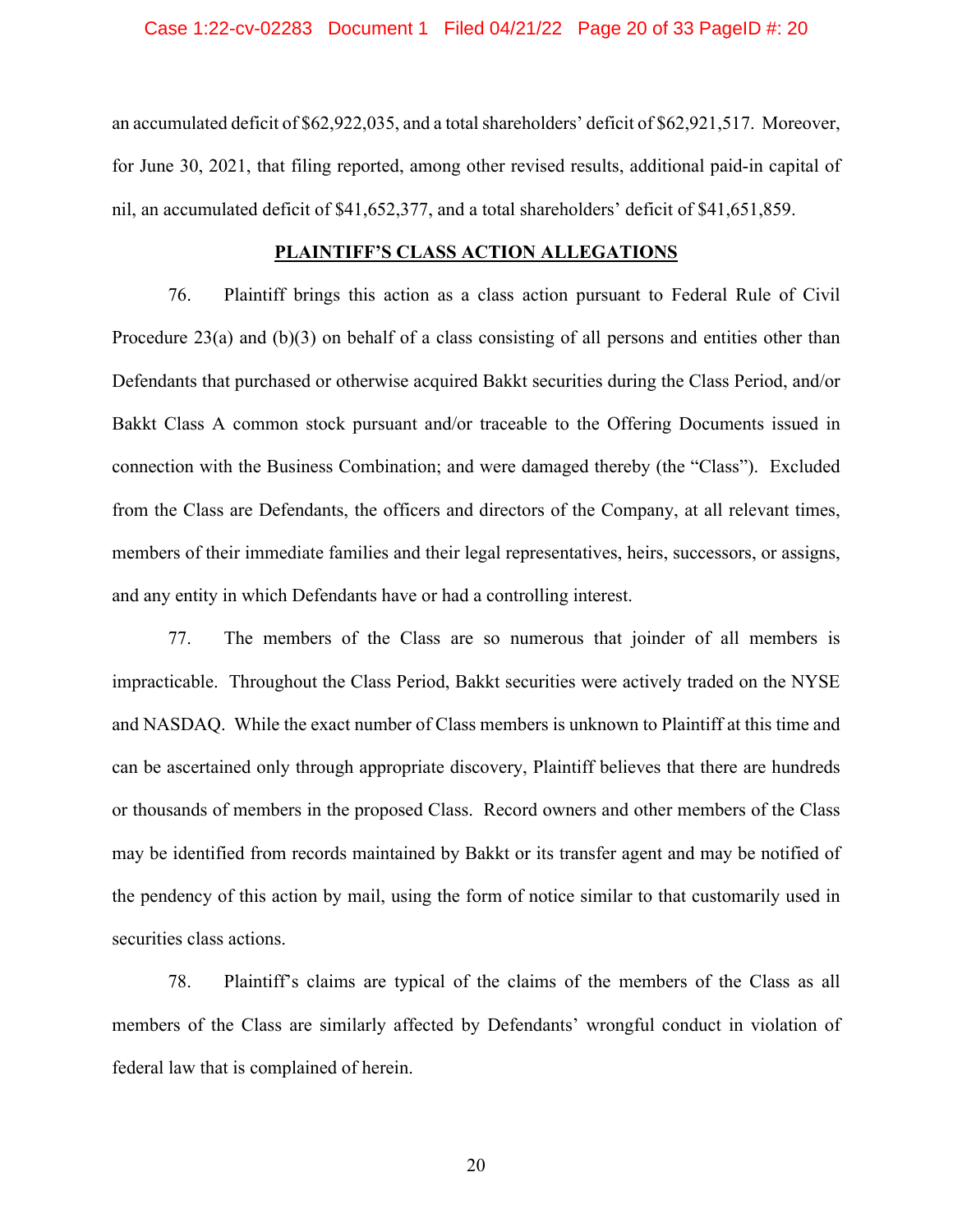# Case 1:22-cv-02283 Document 1 Filed 04/21/22 Page 21 of 33 PageID #: 21

79. Plaintiff will fairly and adequately protect the interests of the members of the Class and has retained counsel competent and experienced in class and securities litigation. Plaintiff has no interests antagonistic to or in conflict with those of the Class.

80. Common questions of law and fact exist as to all members of the Class and predominate over any questions solely affecting individual members of the Class. Among the questions of law and fact common to the Class are:

- whether the federal securities laws were violated by Defendants' acts as alleged herein;
- whether statements made by Defendants to the investing public in the Offering Documents for the Business Combination, or during the Class Period, misrepresented material facts about the business, operations and management of Bakkt;
- whether the Securities Act Individual Defendants negligently prepared the Offering Documents for the Business Combination and, as a result, the Offering Documents contained untrue statements of material fact or omitted to state other facts necessary to make the statements made not misleading, and were not prepared in accordance with the rules and regulations governing their preparation;
- whether the Exchange Act Individual Defendants caused Bakkt to issue false and misleading financial statements during the Class Period;
- whether certain Defendants acted knowingly or recklessly in issuing false and misleading financial statements;
- whether the prices of Bakkt securities during the Class Period were artificially inflated because of the Defendants' conduct complained of herein; and
- whether the members of the Class have sustained damages and, if so, what is the proper measure of damages.

81. A class action is superior to all other available methods for the fair and efficient adjudication of this controversy since joinder of all members is impracticable. Furthermore, as the damages suffered by individual Class members may be relatively small, the expense and burden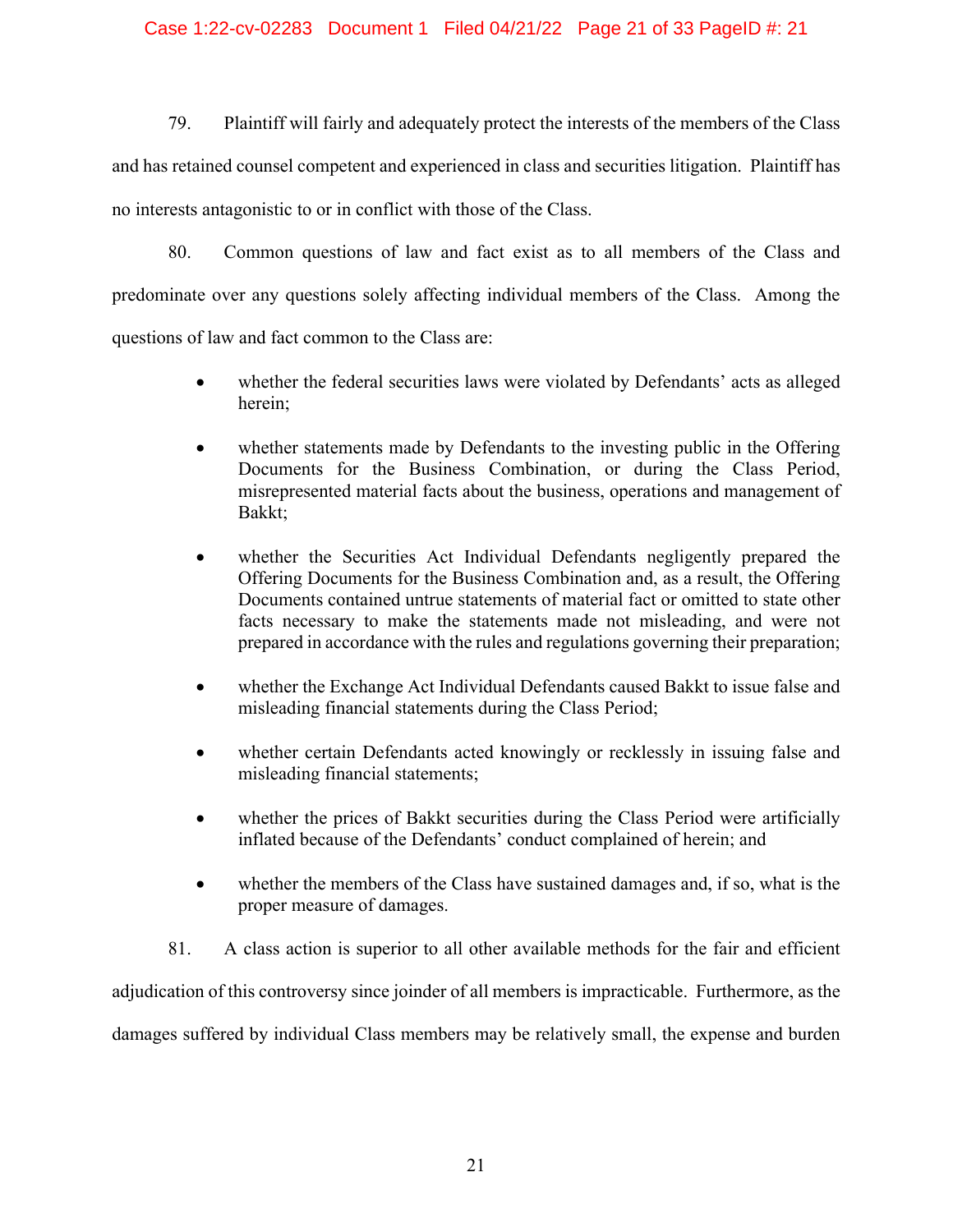# Case 1:22-cv-02283 Document 1 Filed 04/21/22 Page 22 of 33 PageID #: 22

of individual litigation make it impossible for members of the Class to individually redress the wrongs done to them. There will be no difficulty in the management of this action as a class action.

82. Plaintiff will rely, in part, upon the presumption of reliance established by the fraudon-the-market doctrine in that:

- Defendants made public misrepresentations or failed to disclose material facts during the Class Period;
- the omissions and misrepresentations were material;
- Bakkt securities are traded in an efficient market;
- the Company's shares were liquid and traded with moderate to heavy volume during the Class Period;
- the Company traded on the NYSE and NASDAQ and was covered by multiple analysts;
- the misrepresentations and omissions alleged would tend to induce a reasonable investor to misjudge the value of the Company's securities; and
- Plaintiff and members of the Class purchased, acquired and/or sold Bakkt securities between the time the Defendants failed to disclose or misrepresented material facts and the time the true facts were disclosed, without knowledge of the omitted or misrepresented facts.

83. Based upon the foregoing, Plaintiff and the members of the Class are entitled to a

presumption of reliance upon the integrity of the market.

84. Alternatively, Plaintiff and the members of the Class are entitled to the presumption

of reliance established by the Supreme Court in *Affiliated Ute Citizens of the State of Utah v.* 

*United States*, 406 U.S. 128, 92 S. Ct. 2430 (1972), as Defendants omitted material information in

their Class Period statements in violation of a duty to disclose such information, as detailed above.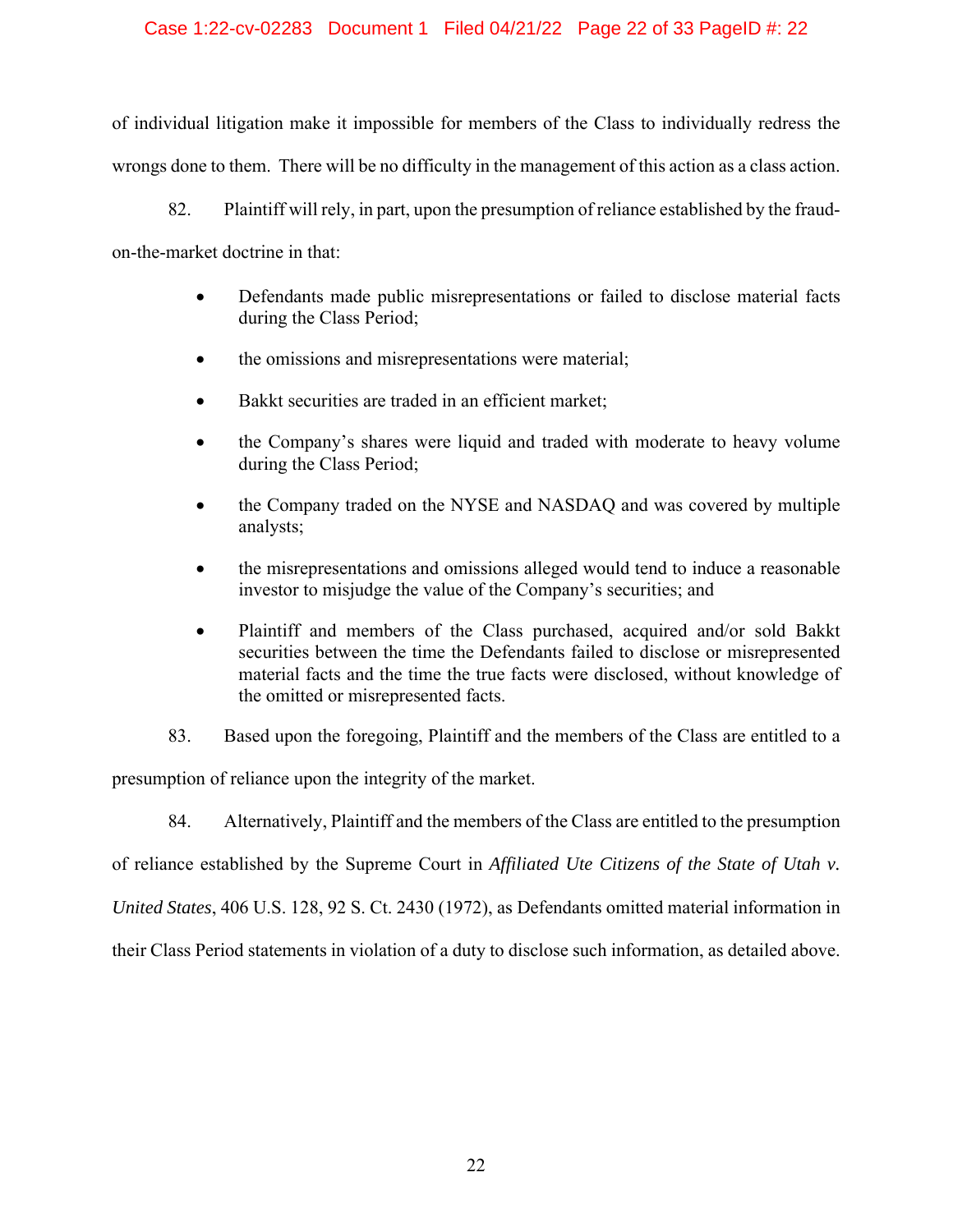#### **COUNT I**

# **(Violations of Section 10(b) of the Exchange Act and Rule 10b-5 Promulgated Thereunder Against the Exchange Act Defendants)**

85. Plaintiff repeats and re-alleges each and every allegation contained above as if fully set forth herein.

86. This Count is asserted against the Exchange Act Defendants and is based upon Section 10(b) of the Exchange Act, 15 U.S.C. § 78j(b), and Rule 10b-5 promulgated thereunder by the SEC.

87. During the Class Period, the Exchange Act Defendants engaged in a plan, scheme, conspiracy and course of conduct, pursuant to which they knowingly or recklessly engaged in acts, transactions, practices and courses of business which operated as a fraud and deceit upon Plaintiff and the other members of the Class; made various untrue statements of material facts and omitted to state material facts necessary in order to make the statements made, in light of the circumstances under which they were made, not misleading; and employed devices, schemes and artifices to defraud in connection with the purchase and sale of securities. Such scheme was intended to, and, throughout the Class Period, did: (i) deceive the investing public, including Plaintiff and other Class members, as alleged herein; (ii) artificially inflate and maintain the market price of Bakkt securities; and (iii) cause Plaintiff and other members of the Class to purchase or otherwise acquire Bakkt securities and options at artificially inflated prices. In furtherance of this unlawful scheme, plan and course of conduct, the Exchange Act Defendants, and each of them, took the actions set forth herein.

88. Pursuant to the above plan, scheme, conspiracy, and course of conduct, each of the Exchange Act Defendants participated directly or indirectly in the preparation and/or issuance of the quarterly and annual reports, SEC filings, press releases and other statements and documents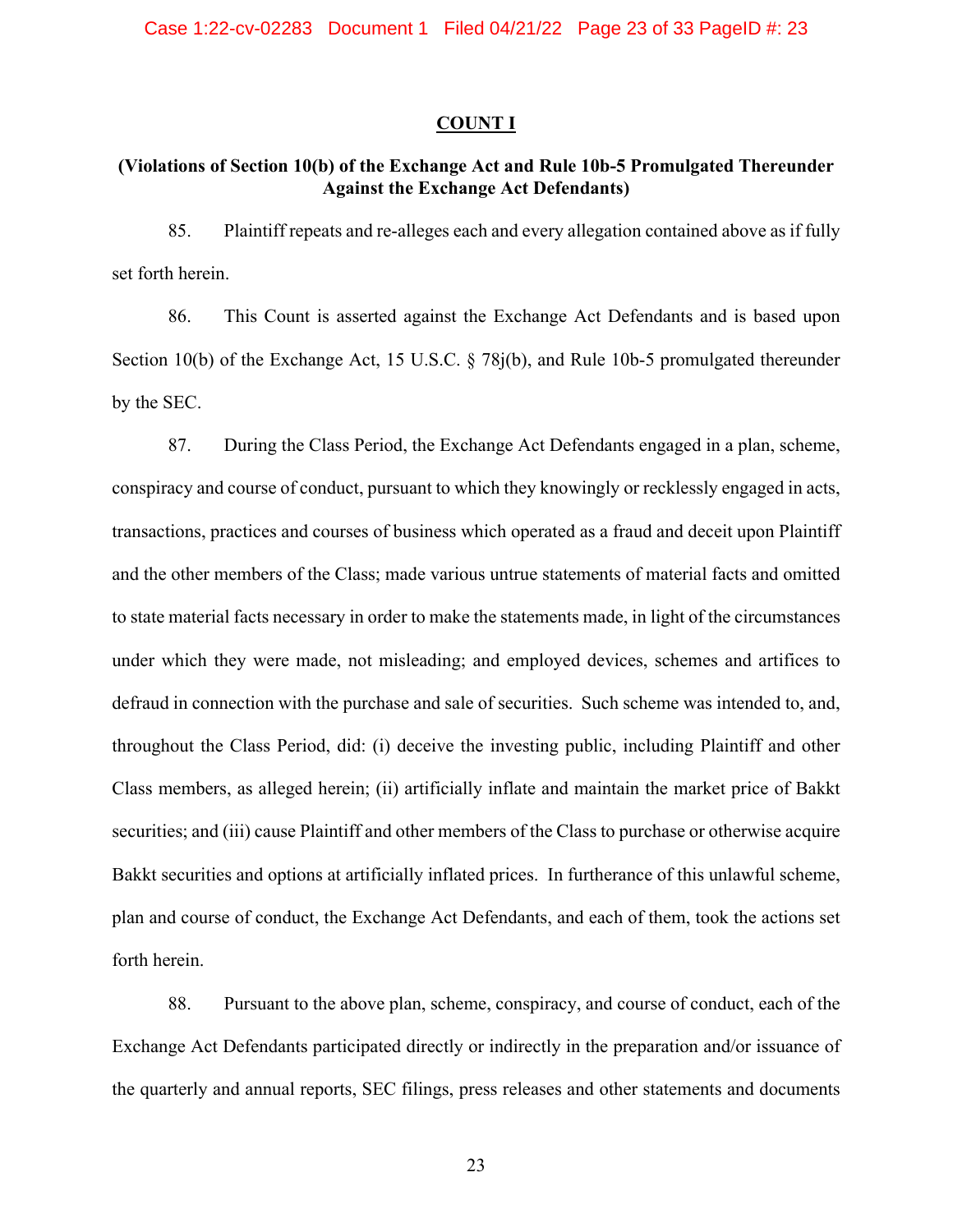#### Case 1:22-cv-02283 Document 1 Filed 04/21/22 Page 24 of 33 PageID #: 24

described above, including statements made to securities analysts and the media that were designed to influence the market for Bakkt securities. Such reports, filings, releases and statements were materially false and misleading in that they failed to disclose material adverse information and misrepresented the truth about Bakkt's finances and business prospects.

89. By virtue of their positions at Bakkt, the Exchange Act Defendants had actual knowledge of the materially false and misleading statements and material omissions alleged herein and intended thereby to deceive Plaintiff and the other members of the Class, or, in the alternative, the Exchange Act Defendants acted with reckless disregard for the truth in that they failed or refused to ascertain and disclose such facts as would reveal the materially false and misleading nature of the statements made, although such facts were readily available to the Exchange Act Defendants. Said acts and omissions of the Exchange Act Defendants were committed willfully or with reckless disregard for the truth. In addition, each of the Exchange Act Defendants knew or recklessly disregarded that material facts were being misrepresented or omitted as described above.

90. Information showing that the Exchange Act Defendants acted knowingly or with reckless disregard for the truth is peculiarly within the Exchange Act Defendants' knowledge and control. As the senior managers and/or directors of Bakkt, the Exchange Act Individual Defendants had knowledge of the details of Bakkt's internal affairs.

91. The Exchange Act Individual Defendants are liable both directly and indirectly for the wrongs complained of herein. Because of their positions of control and authority, the Exchange Act Individual Defendants were able to and did, directly or indirectly, control the content of the statements of Bakkt. As officers and/or directors of a publicly-held company, the Exchange Act Individual Defendants had a duty to disseminate timely, accurate, and truthful information with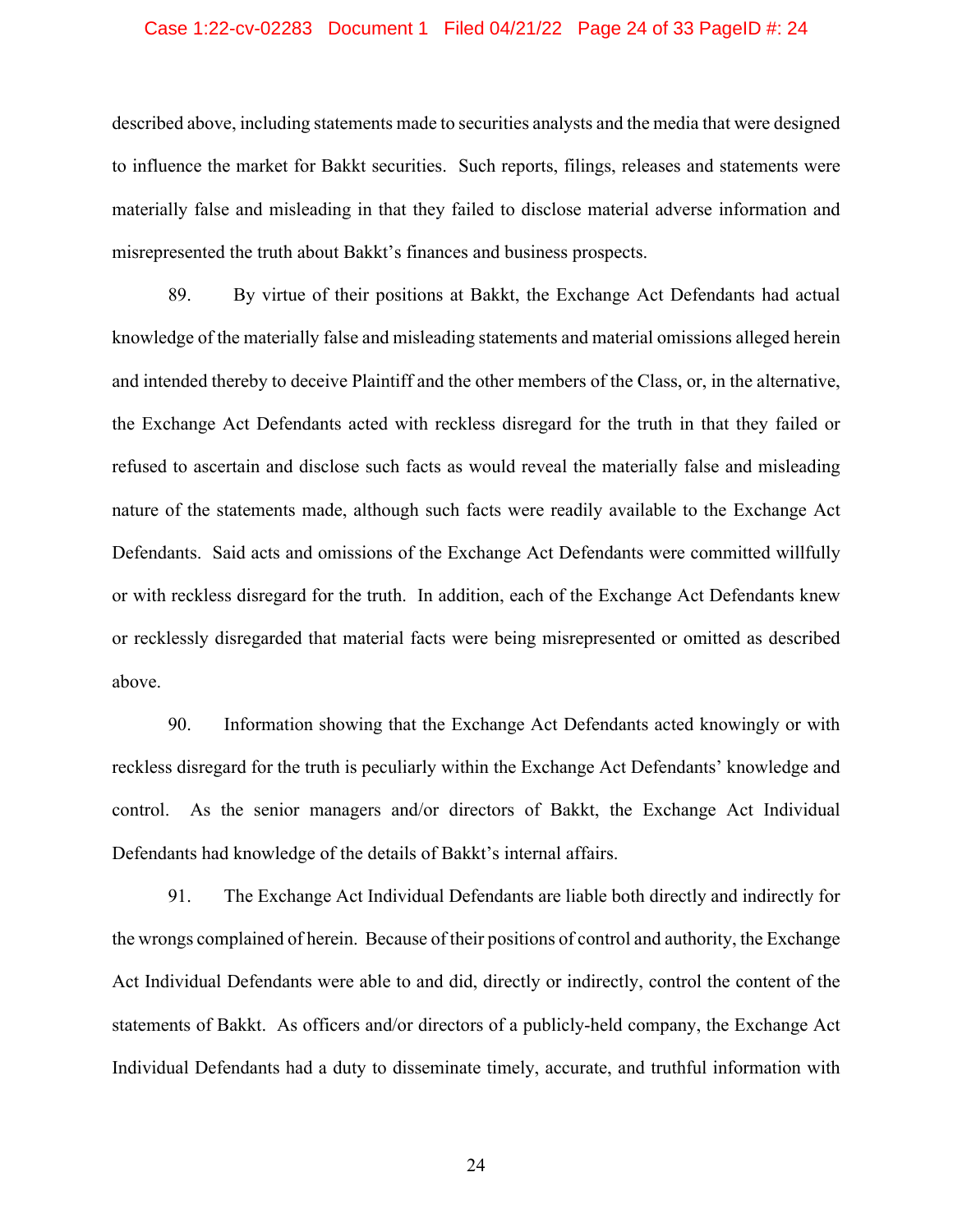# Case 1:22-cv-02283 Document 1 Filed 04/21/22 Page 25 of 33 PageID #: 25

respect to Bakkt's businesses, operations, future financial condition, and future prospects. As a result of the dissemination of the aforementioned false and misleading reports, releases and public statements, the market price of Bakkt securities was artificially inflated throughout the Class Period. In ignorance of the adverse facts concerning Bakkt's business and financial condition which were concealed by the Exchange Act Defendants, Plaintiff and the other members of the Class purchased or otherwise acquired Bakkt securities at artificially inflated prices and relied upon the price of the securities, the integrity of the market for the securities and/or upon statements disseminated by the Exchange Act Defendants, and were damaged thereby.

92. During the Class Period, Bakkt securities were traded on an active and efficient market. Plaintiff and the other members of the Class, relying on the materially false and misleading statements described herein, which the Exchange Act Defendants made, issued or caused to be disseminated, or relying upon the integrity of the market, purchased or otherwise acquired shares of Bakkt securities at prices artificially inflated by the Exchange Act Defendants' wrongful conduct. Had Plaintiff and the other members of the Class known the truth, they would not have purchased or otherwise acquired said securities, or would not have purchased or otherwise acquired them at the inflated prices that were paid. At the time of the purchases and/or acquisitions by Plaintiff and the Class, the true value of Bakkt securities was substantially lower than the prices paid by Plaintiff and the other members of the Class. The market price of Bakkt securities declined sharply upon public disclosure of the facts alleged herein to the injury of Plaintiff and Class members.

93. By reason of the conduct alleged herein, the Exchange Act Defendants knowingly or recklessly, directly or indirectly, have violated Section 10(b) of the Exchange Act and Rule 10b-5 promulgated thereunder.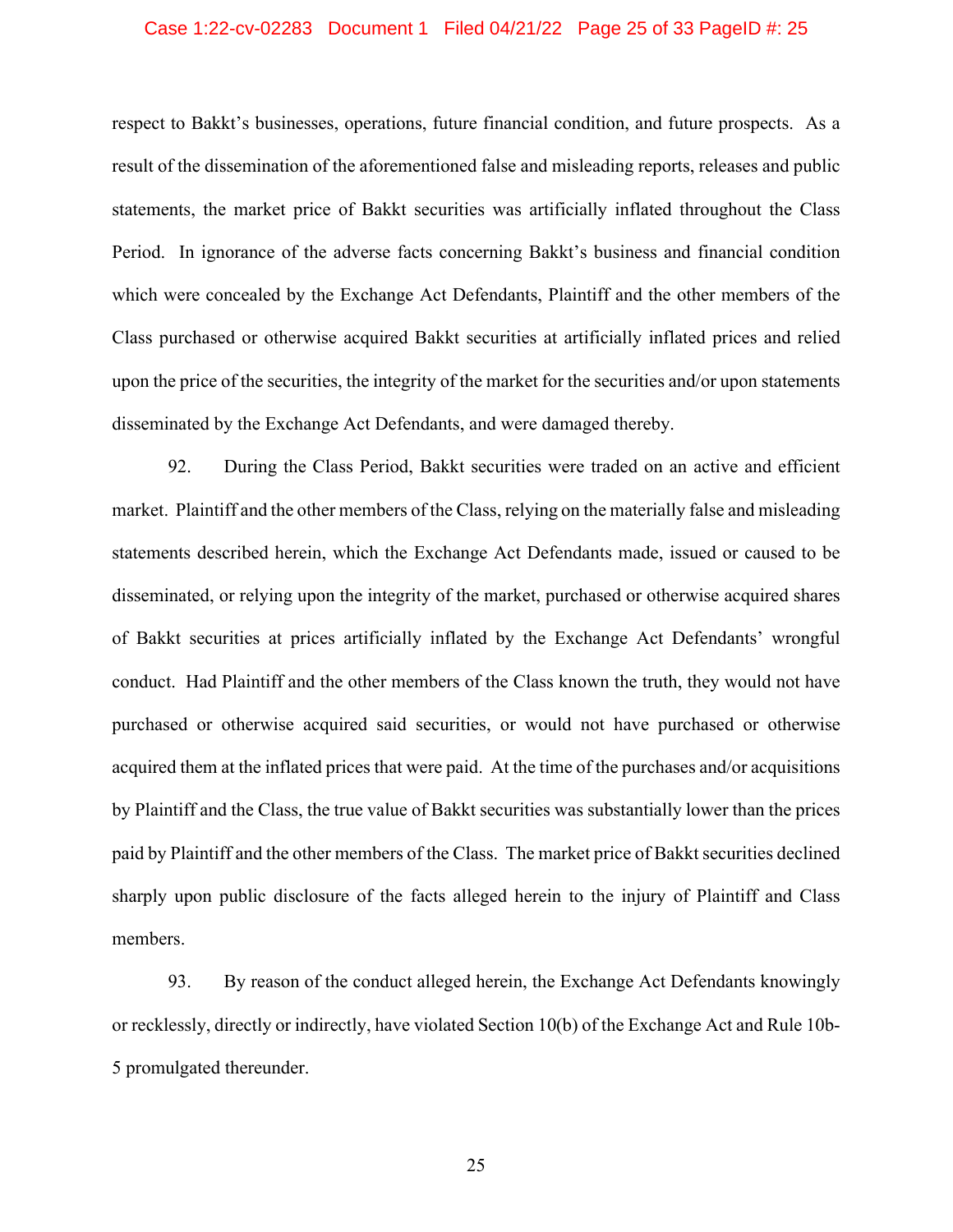94. As a direct and proximate result of the Exchange Act Defendants' wrongful conduct, Plaintiff and the other members of the Class suffered damages in connection with their respective purchases, acquisitions, and sales of the Company's securities during the Class Period, upon the disclosure that the Company had been disseminating misrepresented financial statements to the investing public.

### **COUNT II**

# **(Violations of Section 20(a) of the Exchange Act Against the Exchange Act Individual Defendants)**

95. Plaintiff repeats and re-alleges each and every allegation contained in the foregoing paragraphs as if fully set forth herein.

96. During the Class Period, the Exchange Act Individual Defendants participated in the operation and management of Bakkt, and conducted and participated, directly and indirectly, in the conduct of Bakkt's business affairs. Because of their senior positions, they knew the adverse non-public information about Bakkt's misstatement of income and expenses and false financial statements.

97. As officers and/or directors of a publicly owned company, the Exchange Act Individual Defendants had a duty to disseminate accurate and truthful information with respect to Bakkt's financial condition and results of operations, and to correct promptly any public statements issued by Bakkt which had become materially false or misleading.

98. Because of their positions of control and authority as senior officers, the Exchange Act Individual Defendants were able to, and did, control the contents of the various reports, press releases and public filings which Bakkt disseminated in the marketplace during the Class Period concerning Bakkt's results of operations. Throughout the Class Period, the Exchange Act Individual Defendants exercised their power and authority to cause Bakkt to engage in the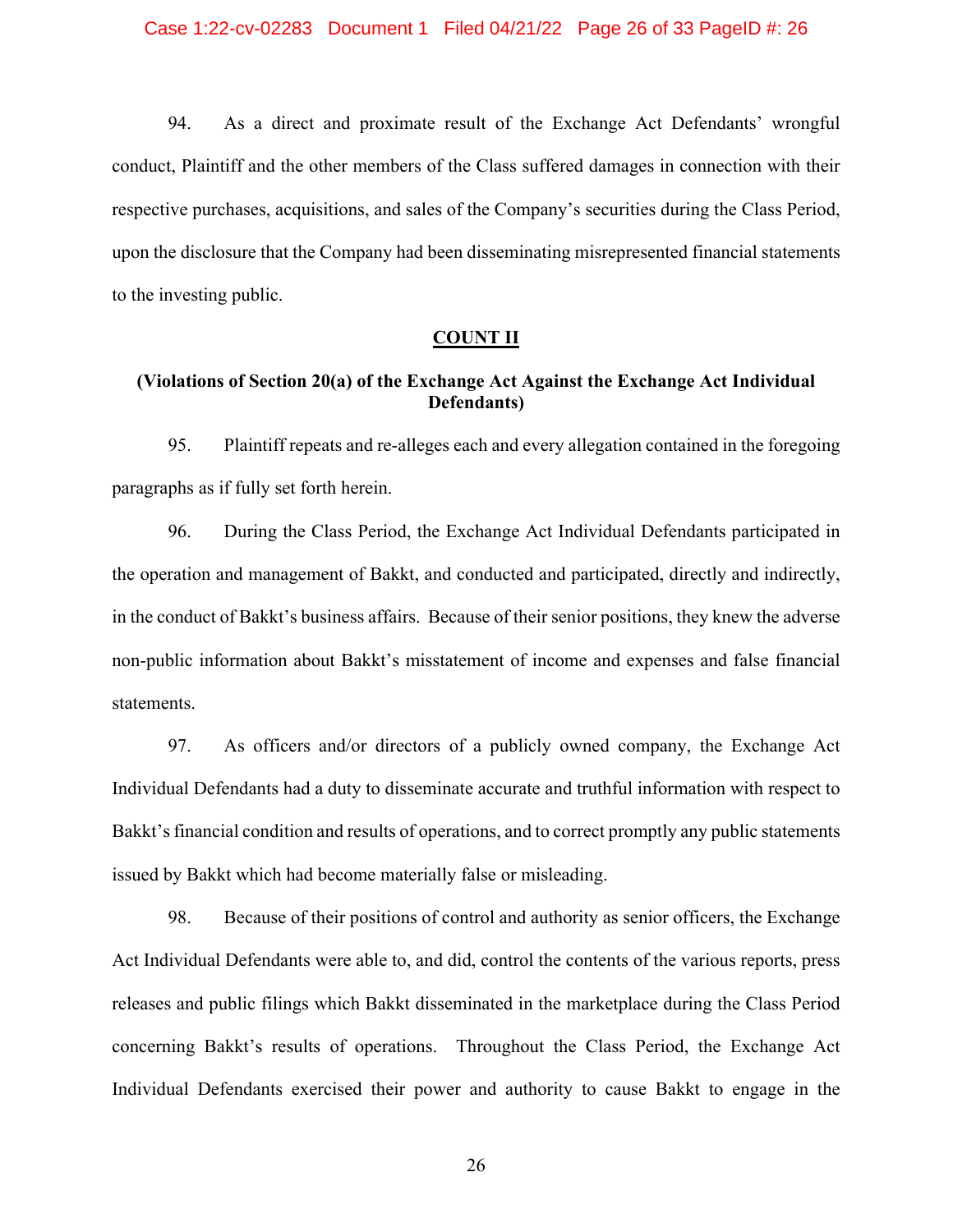#### Case 1:22-cv-02283 Document 1 Filed 04/21/22 Page 27 of 33 PageID #: 27

wrongful acts complained of herein. The Exchange Act Individual Defendants, therefore, were "controlling persons" of Bakkt within the meaning of Section 20(a) of the Exchange Act. In this capacity, they participated in the unlawful conduct alleged which artificially inflated the market price of Bakkt securities.

99. Each of the Exchange Act Individual Defendants, therefore, acted as a controlling person of Bakkt. By reason of their senior management positions and/or being directors of Bakkt, each of the Exchange Act Individual Defendants had the power to direct the actions of, and exercised the same to cause, Bakkt to engage in the unlawful acts and conduct complained of herein. Each of the Exchange Act Individual Defendants exercised control over the general operations of Bakkt and possessed the power to control the specific activities which comprise the primary violations about which Plaintiff and the other members of the Class complain.

100. By reason of the above conduct, the Exchange Act Individual Defendants are liable pursuant to Section 20(a) of the Exchange Act for the violations committed by Bakkt.

#### **COUNT III**

#### **(Violations of Section 11 of the Securities Act Against the Securities Act Defendants)**

101. Plaintiff repeats and incorporates each and every allegation contained above as if fully set forth herein, except any allegation of fraud, recklessness, or intentional misconduct.

102. This Count is brought pursuant to Section 11 of the Securities Act, 15 U.S.C. § 77k, on behalf of the Class, against Defendants.

103. The Offering Documents for the Business Combination were inaccurate and misleading, contained untrue statements of material facts, omitted to state other facts necessary to make the statements made not misleading, and omitted to state material facts required to be stated therein.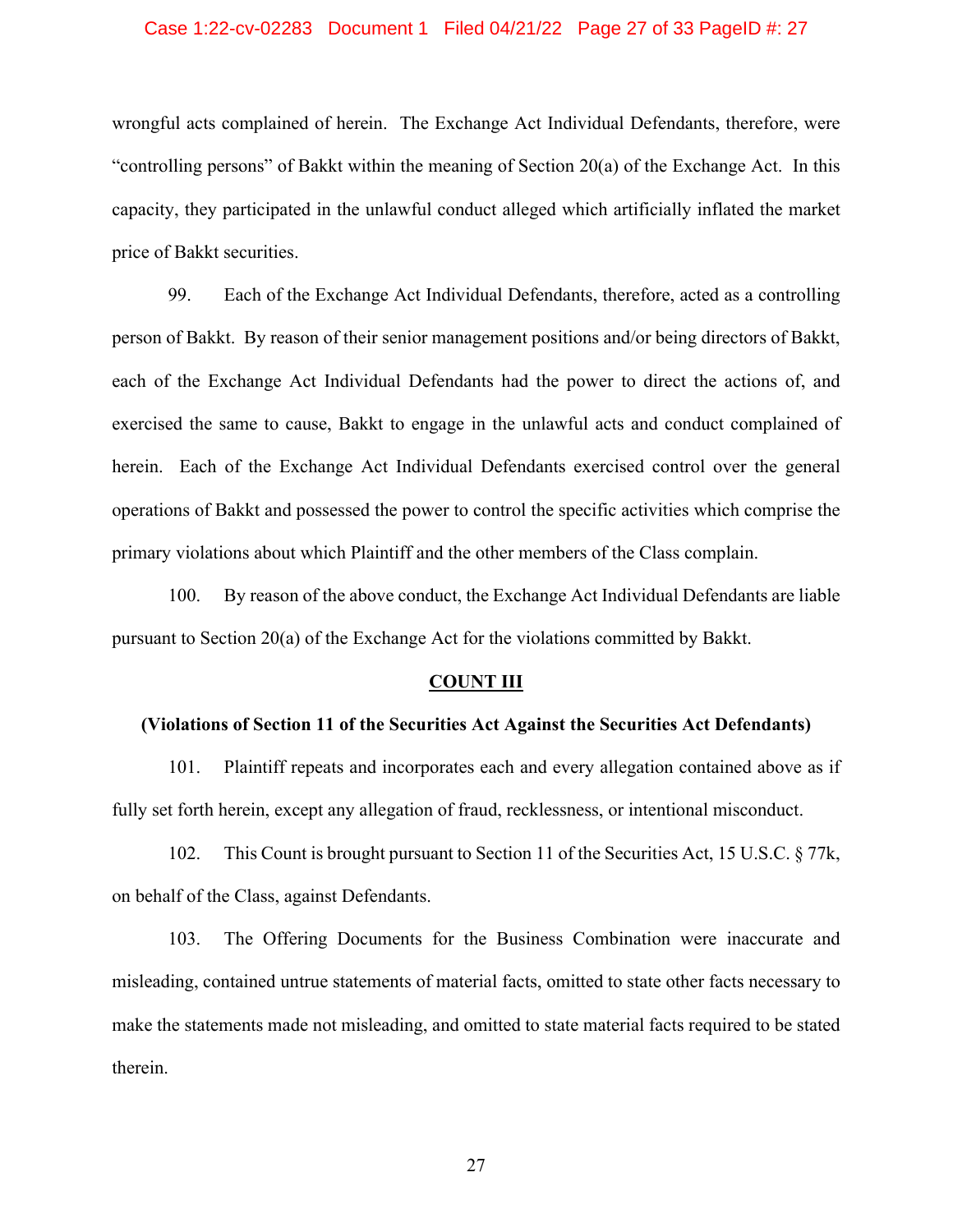#### Case 1:22-cv-02283 Document 1 Filed 04/21/22 Page 28 of 33 PageID #: 28

104. Bakkt is the registrant for the Business Combination. Defendants named herein were responsible for the contents and dissemination of the Offering Documents.

105. As issuer of the shares, Bakkt is strictly liable to Plaintiff and the Class for the misstatements and omissions in the Offering Documents.

106. None of the Defendants named herein made a reasonable investigation or possessed reasonable grounds for the belief that the statements contained in the Offering Documents were true and without omissions of any material facts and were not misleading.

107. By reasons of the conduct herein alleged, each Defendant violated, and/or controlled a person who violated Section 11 of the Securities Act.

108. Plaintiff acquired Bakkt shares pursuant and/or traceable to the Offering Documents for the Business Combination.

109. Plaintiff and the Class have sustained damages. The value of Bakkt Class A common stock has declined substantially subsequent to and because of Defendants' violations.

#### **COUNT IV**

# **(Violations of Section 15 of the Securities Act Against the Securities Act Individual Defendants)**

110. Plaintiff repeats and incorporates each and every allegation contained above as if fully set forth herein, except any allegation of fraud, recklessness, or intentional misconduct.

111. This Count is asserted against the Securities Act Individual Defendants and is based upon Section 15 of the Securities Act, 15 U.S.C. § 77o.

112. The Securities Act Individual Defendants, by virtue of their offices, directorship, and specific acts were, at the time of the wrongs alleged herein and as set forth herein, controlling persons of Bakkt within the meaning of Section 15 of the Securities Act. The Securities Act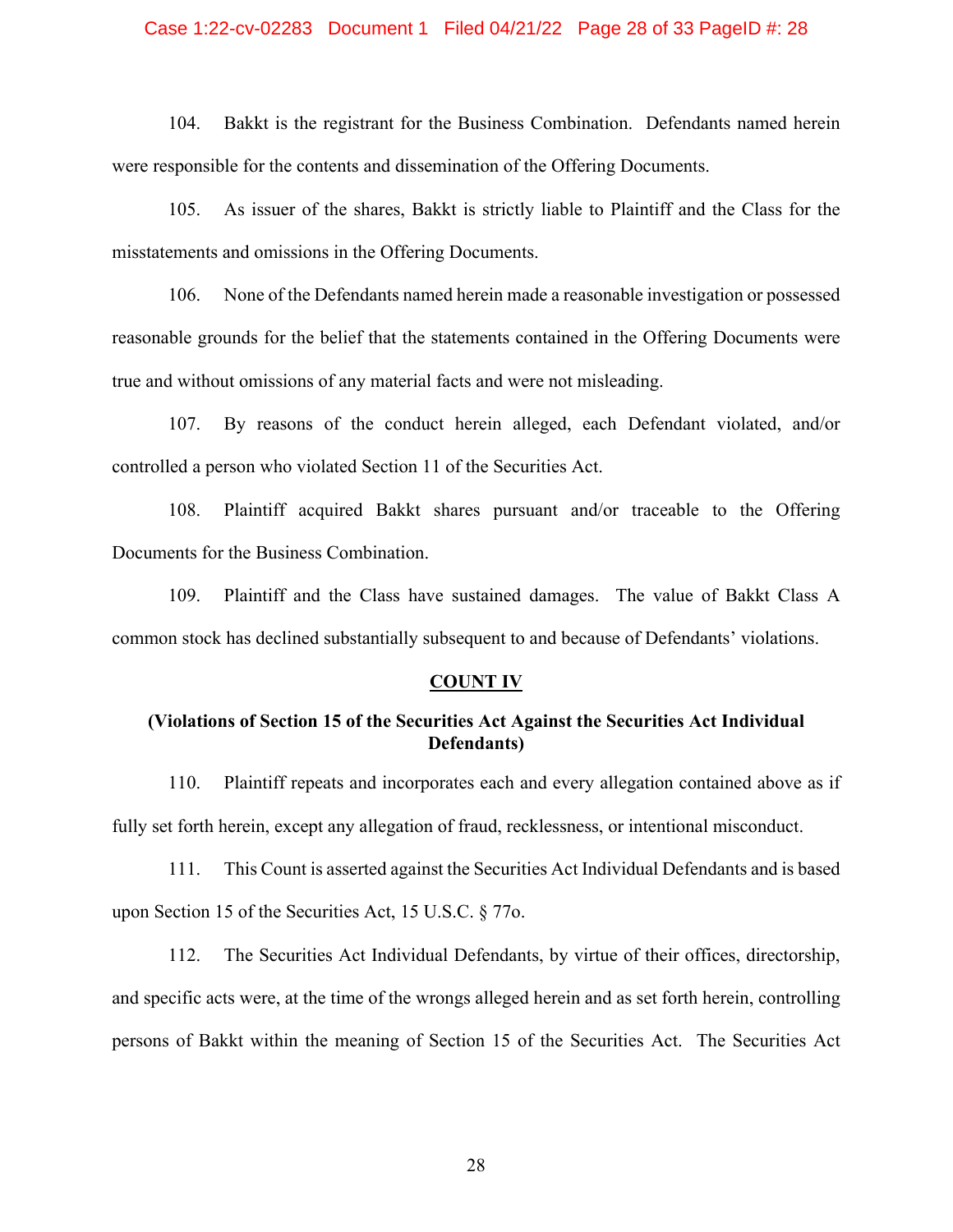### Case 1:22-cv-02283 Document 1 Filed 04/21/22 Page 29 of 33 PageID #: 29

Individual Defendants had the power and influence and exercised the same to cause Bakkt to engage in the acts described herein.

113. The Securities Act Individual Defendants' positions made them privy to and provided them with actual knowledge of the material facts concealed from Plaintiff and the Class.

114. By virtue of the conduct alleged herein, the Securities Act Individual Defendants are liable for the aforesaid wrongful conduct and are liable to Plaintiff and the Class for damages suffered.

## **PRAYER FOR RELIEF**

**WHEREFORE**, Plaintiff demands judgment against Defendants as follows:

A. Determining that the instant action may be maintained as a class action under Rule 23 of the Federal Rules of Civil Procedure, and certifying Plaintiff as the Class representative;

B. Requiring Defendants to pay damages sustained by Plaintiff and the Class by reason of the acts and transactions alleged herein;

C. Awarding Plaintiff and the other members of the Class prejudgment and postjudgment interest, as well as their reasonable attorneys' fees, expert fees and other costs; and

D. Awarding such other and further relief as this Court may deem just and proper.

#### **DEMAND FOR TRIAL BY JURY**

Plaintiff hereby demands a trial by jury.

Dated: April 21, 2022 Respectfully submitted,

#### POMERANTZ LLP

*/s/ Jeremy A. Lieberman*  Jeremy A. Lieberman J. Alexander Hood II James M. LoPiano 600 Third Avenue, 20th Floor New York, New York 10016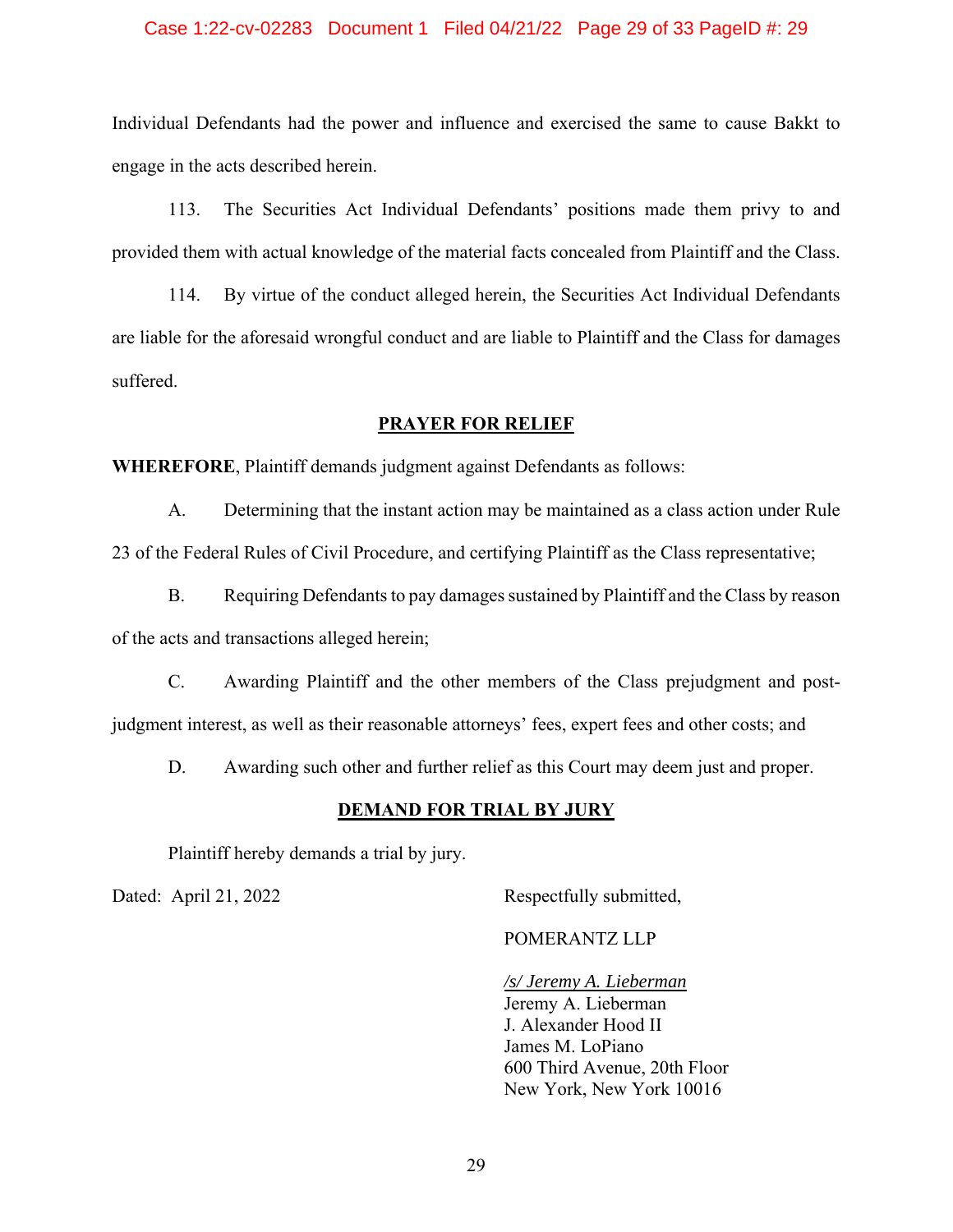Telephone: (212) 661-1100 Facsimile: (212) 661-8665 jalieberman@pomlaw.com ahood@pomlaw.com jlopiano@pomlaw.com

*Attorneys for Plaintiff*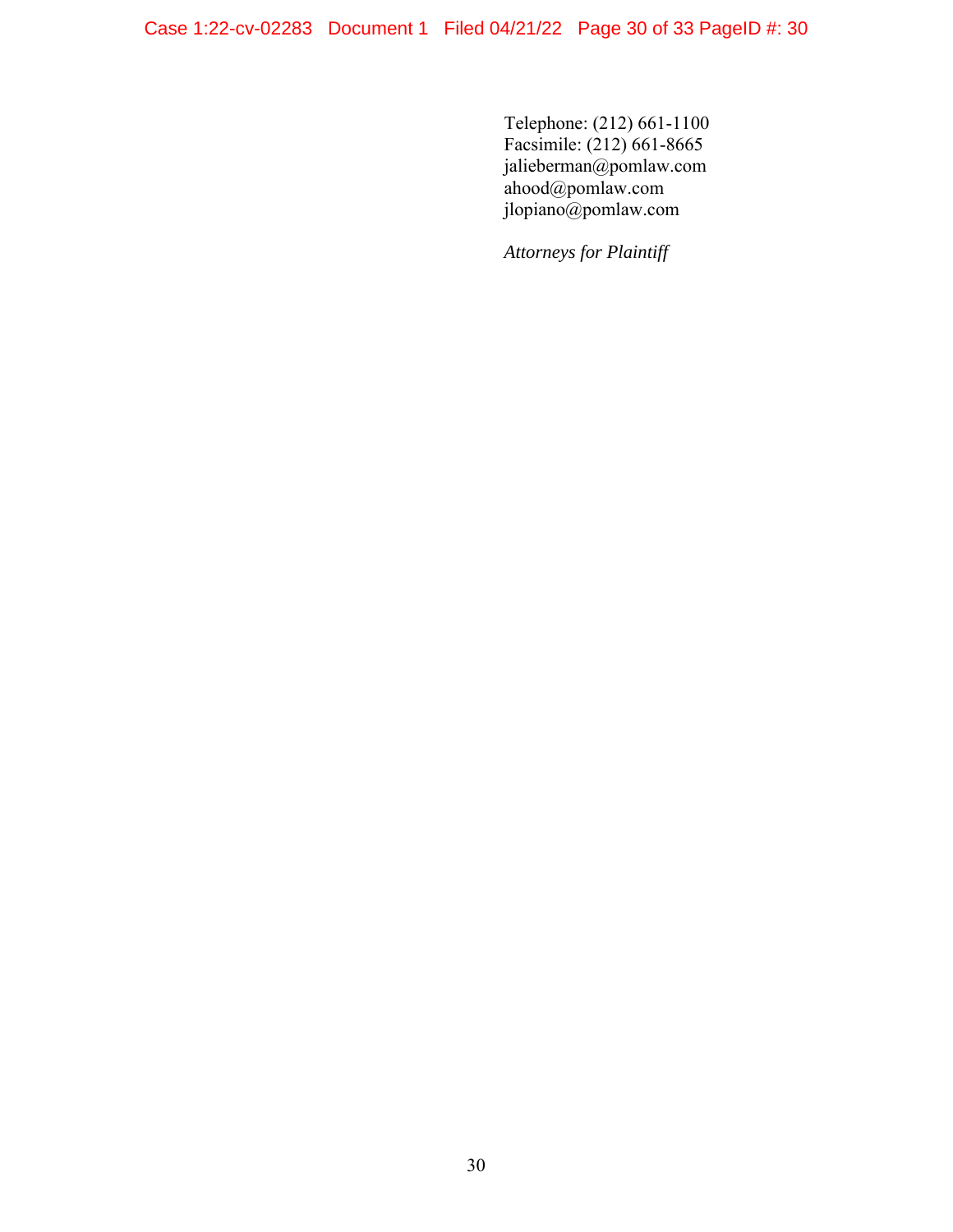# **CERTIFICATION PURSUANT TO FEDERAL SECURITIES LAWS**

1. I,  $\frac{3}{2}$  is the contract of the contract of the state of the declaration pursuant to Section 27(a)(2) of the Securities Act of 1933 ("Securities Act") and/or Section 21D(a)(2) of the Securities Exchange Act of 1934 ("Exchange Act") as amended by the Private Securities Litigation Reform Act of 1995. Suzanne Poirier

2. I have reviewed a Complaint against Bakkt Holdings, Inc. ("Bakkt" or the "Company") and authorize the filing of a comparable complaint on my behalf.

3. I did not purchase or acquire Bakkt securities at the direction of plaintiffs' counsel or in order to participate in any private action arising under the Securities Act or Exchange Act.

4. I am willing to serve as a representative party on behalf of a Class of investors who purchased or otherwise acquired Bakkt securities during the class period, including providing testimony at deposition and trial, if necessary. I understand that the Court has the authority to select the most adequate lead plaintiff in this action.

5. The attached sheet lists all of my transactions in Bakkt securities during the Class Period as specified in the Complaint.

6. During the three-year period preceding the date on which this Certification is signed, I have not served or sought to serve as a representative party on behalf of a class under the federal securities laws.

7. I agree not to accept any payment for serving as a representative party on behalf of the class as set forth in the Complaint, beyond my pro rata share of any recovery, except such reasonable costs and expenses directly relating to the representation of the class as ordered or approved by the Court.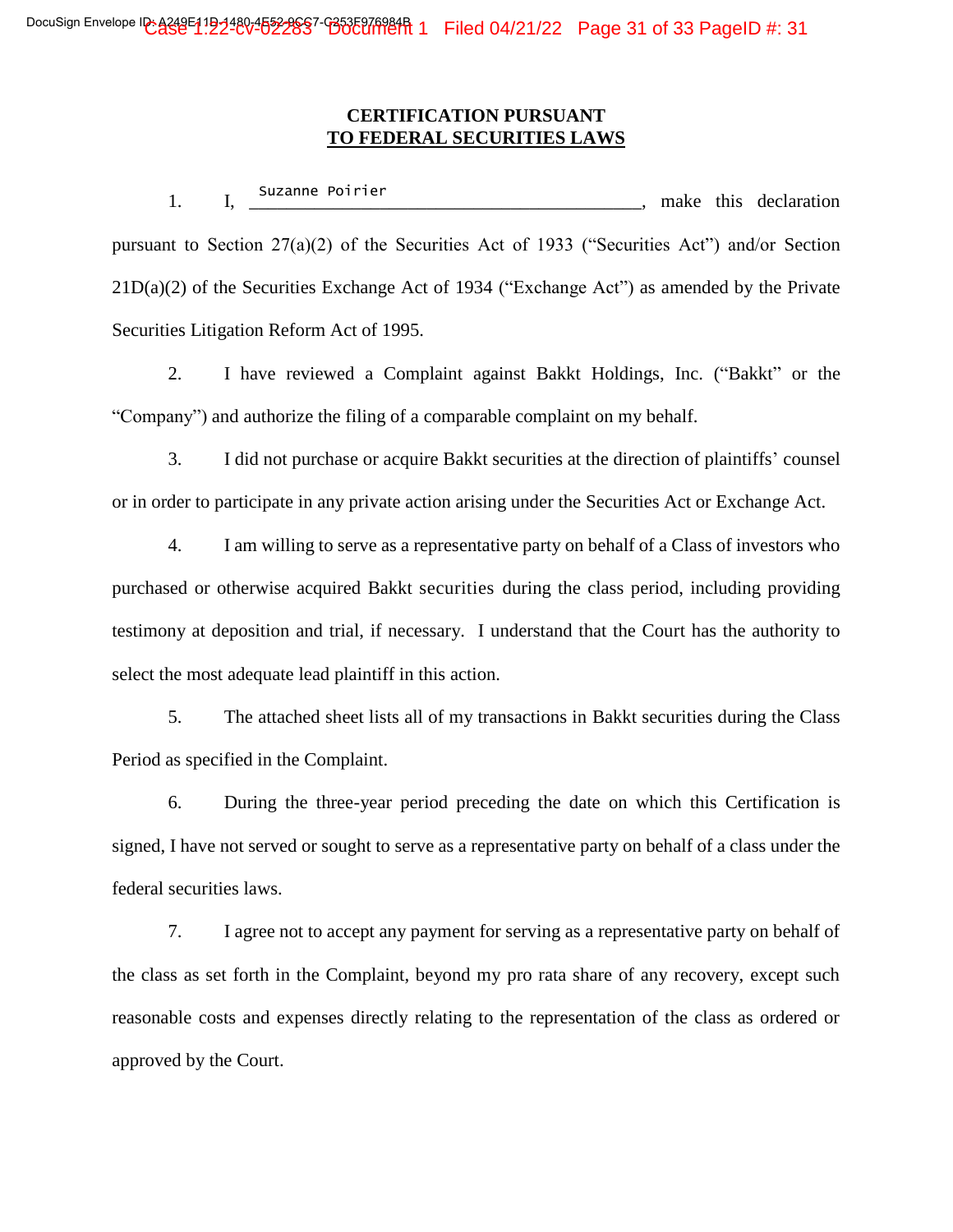8. I declare under penalty of perjury under the laws of the United States of America that the foregoing is true and correct.

**Executed \_\_\_\_\_\_\_\_\_\_\_\_\_\_\_\_\_\_\_\_\_\_\_\_\_\_\_\_\_** 4/20/2022

**(Date)**

DocuSigned by:

**\_\_\_\_\_\_\_\_\_\_\_\_\_\_\_\_\_\_\_\_\_\_\_\_\_\_\_\_\_\_\_\_\_\_\_\_\_\_\_**

**(Signature)**

\_\_\_\_\_\_\_\_\_\_\_\_\_\_\_\_\_\_\_\_\_\_\_\_\_\_\_\_\_\_\_\_\_\_\_\_\_\_\_ Suzanne Poirier

**(Type or Print Name)**